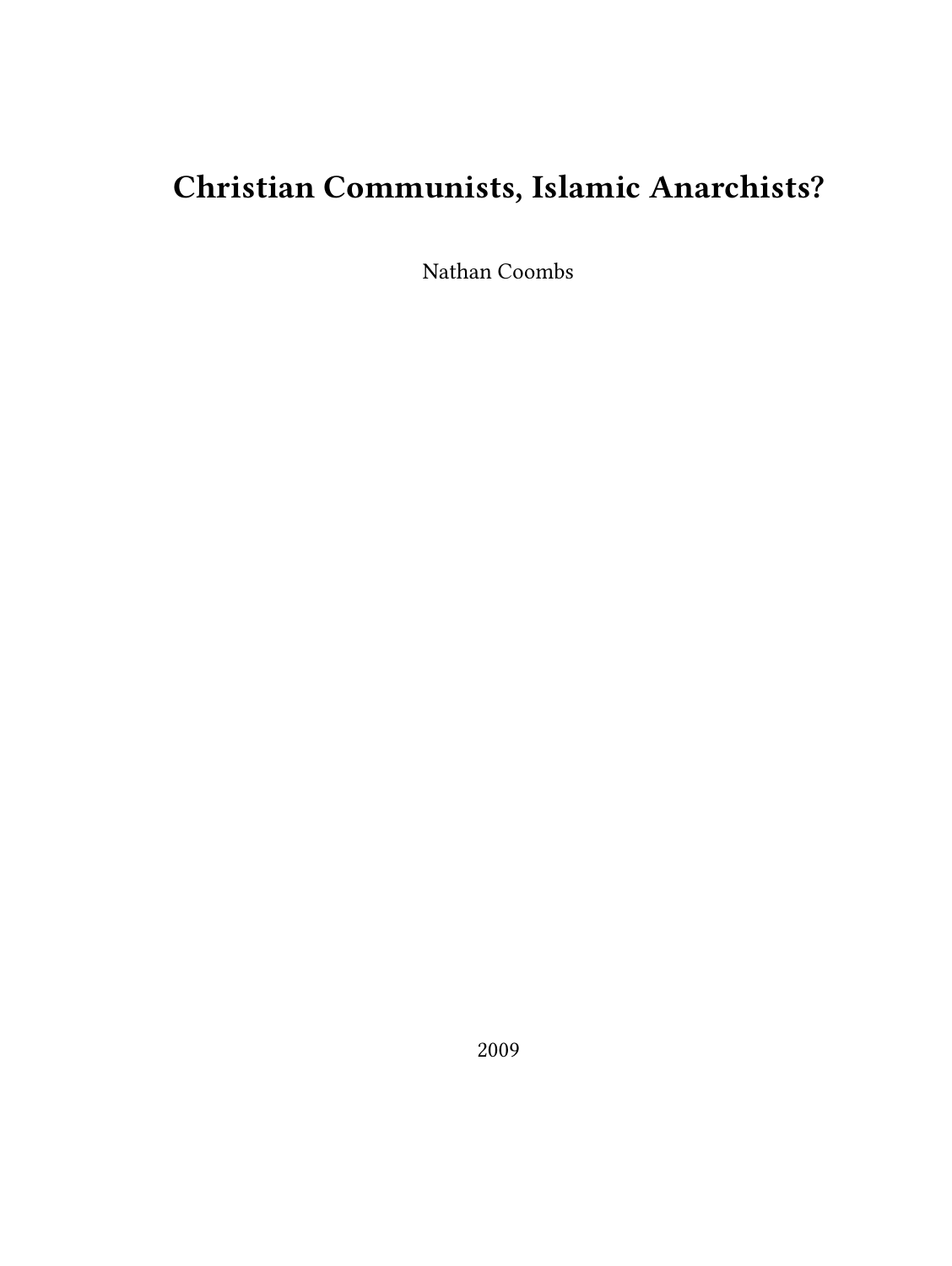# **Contents**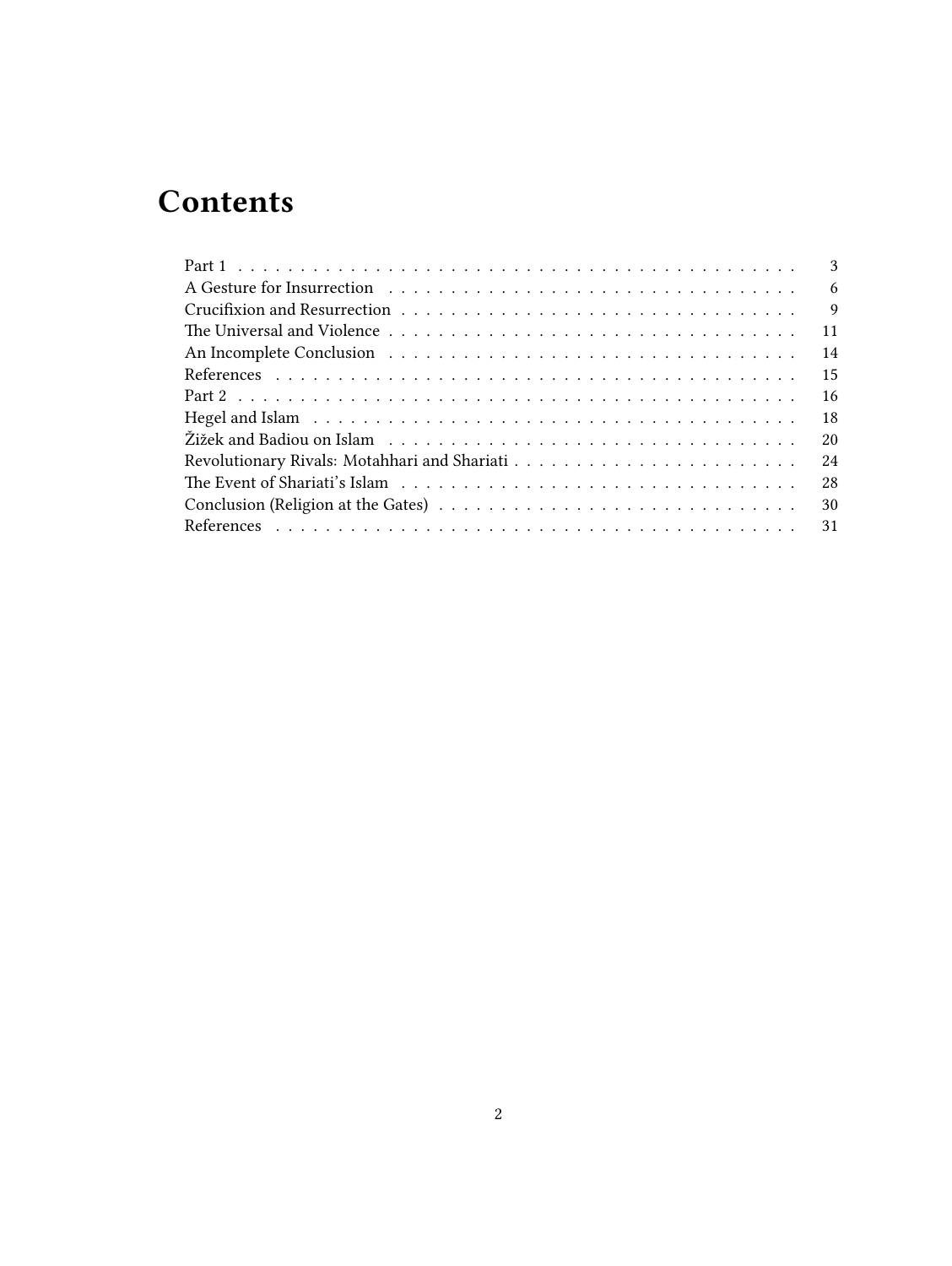# <span id="page-2-0"></span>**Part 1**

The defeat of the Marxist emancipatory project has brought an end to radical secular universalism. The result has been twofold: identity politics and their post-modern ideologies of difference have become the legitimating motifs of Western democracies, whilst radical political Islam has taken the anti-systemic baton of secular Marxism, but subverted it with a brand of universalism with no respect for such niceties as co-existence with secular democracy, or even the nation-state.<sup>1</sup> This pincer movement of status quo, secular particularism (multicultural liberal 'tolerance') and radical religious universalism ('intolerant' Islamism, evangelical Christianity etc.), sets the context for recent Communist appropriations of Christianity as a paradoxical 'Third Way'.

'Communist appropriations of Christianity!' To the uninitiated, the initial reaction can only be shock. We might ask what happened to religion as the 'opiate of the people' and, not only that: haven't Marxists also long been arguing that Marxism is not just a religion by another name, but objective science free of illusions? The confusion would not be unwarranted, and relates directly to the semantic and historical umbilical cord between Marxism and Communism: a link in the process of being severed. That is to say, although most contemporary Communist theorists have roots in  $20^{th}$  century Marxist movements, many now aim to disassociate Marxism and Communism.<sup>2</sup> The belief is that if Marxism can be abandoned then the name of Communism can be saved. A forthcoming conference at Birkbeck College, *On the Idea of Communism* (March 2009), announces the terms of the shift: "In spite of their theoretical differences, the participants share the thesis that one should remain faithful to the name 'Communism': this name is potent to serve as the Idea which guides our activity, as well as the instrument which enables us to expose the catastrophes of the XXth century politics, those of the Left included." Thus Communism is the name to be rescued, and as the theoretical and political chasms between speakers at the conference such as Michael Hardt and Slavoj Žižek indicates, this recast Communism, free from determinate Marxist content, can potentially subsume everything from the French Revolution to the waning anti-globalisation movement, or even, in a more controversial gesture, St. Paul's brand of renegade Christianity.

If they stopped there, however, St. Paul's story would be just one in a long line of dramatic ruptures from the status quo by a militant group of believers; a lineage that could include a multitude of religious figures from Moses to Mohammed to Thomas Muntzer. Communism, in this frame, would signify solely the violent outbreak of communal solidarity; distinguished from its reactionary forms by the fact that it carries a substantively *new* universal category that affects the split *within* an existing social formation. If this heavily subtracted Idea of Communism was all these theorists argued for then there would be a seductive parsimony with the entire programme of post-Marxism, and the awkward distinction between non-Marxist Communism and

 $1$  The transformation of the forces of the left into Islamists is a phenomenon that has been evident in many cases in the Middle East: from the Iranian Revolution — in regard to the Mujahideen and Tudeh Party — to the Islamisation of the Kurdistan Workers Party (PKK) in Turkey, to name just a few examples. It is commonly acknowledged that many Islamic movements grew out of dissatisfaction with the 'socialist' Arab nationalist regimes; that is, the loci of militancy shifted from previously secular ideologies to Islamic ideologies, even when they are fighting the same cause of oppression e.g. the PLO's secession of militancy to Hamas.

<sup>2</sup> Hardt and Negri's *Empire* (2000) is a very obvious example of this shift. Alain Badiou has made this shift implicit in all his most recent work since *Being and Event* (2005); first published in French in 1986. And you could even say that Michel Foucault's enthusiasm for the Iranian Revolution arose from his belief that a new sort of communist subject was being born before his eyes: the 'Collective Will' as he put it.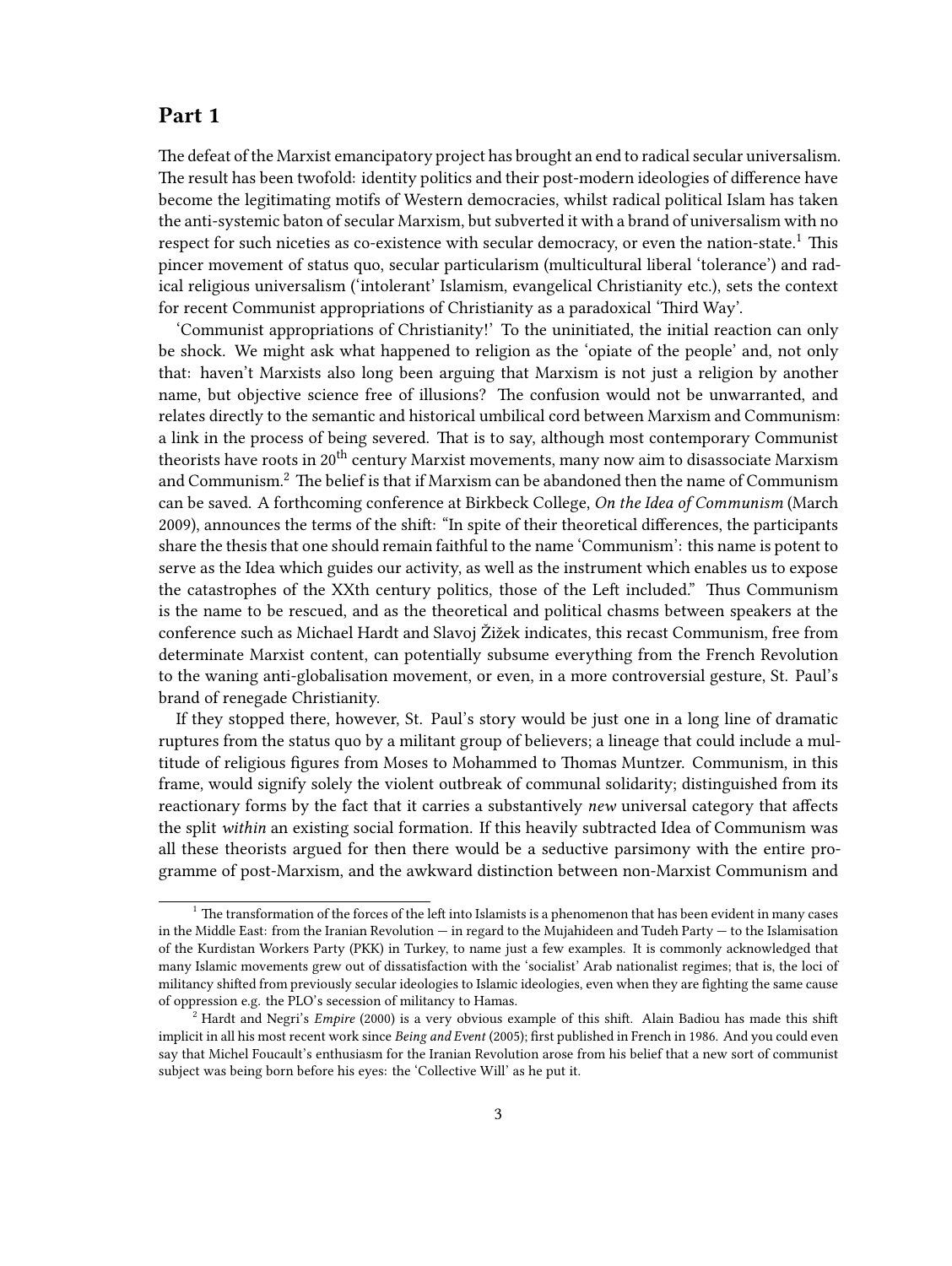post-Marxist communism would be rendered unnecessary. Communism and the multicultural respect for the diversity of religions would both be saved and we could content ourselves at the impressively neat accommodation of the two. But here the problems begin, because many of the theorists do not stop there. It is not enough for Paul to be an example  $-$  just one in a long historical lineage — it is instead claimed that he in fact *founds* the originary categories of Communism. Alain Badiou (2003) even goes so far to claim Paul as *the* founder of universalism itself. Christianity and St. Paul become a demarcation for sorting out the right sort of Communist from the wrong sort.

All of which brings us back to where we came from: the umbilical cord between Marxism and Communism which is never cut with the intention of a final separation. As such, the place of universalism in this Paulian Communism should remind us of that nagging aporia at the heart of the Marxist 'faith': the fact that universalism never becomes identical with itself. Without the particular, the universal is meaningless; the establishment of the universal always presupposes the negation of its particularistic Other. For instance, in Marxism the bourgeoisie have an essential role in the realisation of working class universalism, yet the position of the bourgeois class *after* the revolution has always been ambiguous. The idea that it would just gradually disappear was undermined by the emergence of the state class in Russia, purges of the 'backward' bourgeois in Mao's Cultural Revolution and Pol Pot's absolutist logic that necessitated their complete annihilation. And just as Marxism never really came to terms with what to do with the bourgeoisie Other, anarchist universalism was its rival Other. It was a doctrine that took the spirit of Marxism too far; so far in fact that it frequently needed to be suppressed, as famously demonstrated by Marx's expulsion of Bakunin from the International Working Men's Association $^3$  and the clear and present danger that Lenin perceived in the philosophy.

Even if the atrocities by Pol Pot et al. in the name of Marxist universalism must go a long way to explaining the collapse of the Marxist-Communist revolutionary movement (Jayatilleka 2007) and its practical abandonment by theorists such as Alain Badiou, Antonio Negri and, to a much more limited extent, Slavoj Žižek; the troubling question is whether this same tripartite structure of universalism repeats itself in the new Communist appropriation of Christianity. To make the parallel logic explicit: the Judaic particularism of faith (the Covenant was revealed solely to the Jews) was necessary for the universalism of St. Paul's message to have any meaning, but forevermore Judaic particularism became a justification for their persecution, which much like the bourgeoisie after Communist revolution just refused to fade away. It is therefore not surprising, as some have already pointed to (Depoortere 2008; Kirsch 2008), that there are potentially disturbing consequences for the status of the Judaic faith in this valorisation of the violent, intolerant universalism of Christianity. In this frame, the continuance of the Jews can begin to look like a stubborn refusal to secede to the emancipatory project Christianity inaugurated, and as such resembles an insurmountable barrier and tool of emotional blackmail against *any* universalist aspirations: the state of Israel being the emblematic example that the left is always quick to invoke.

And to follow the parallel further, if anarchism was Marxism's universal rival, then is Islam not also Christianity's rival: a universal monotheistic faith declaring a rupture with the past —

<sup>3</sup> Marx's expulsion of Bakunin is just one instance among many of the suppression of anarchism as both a formal manifesto and as a tendency within Communist organisations. See Robertson (2003) for an analysis of this specific incident.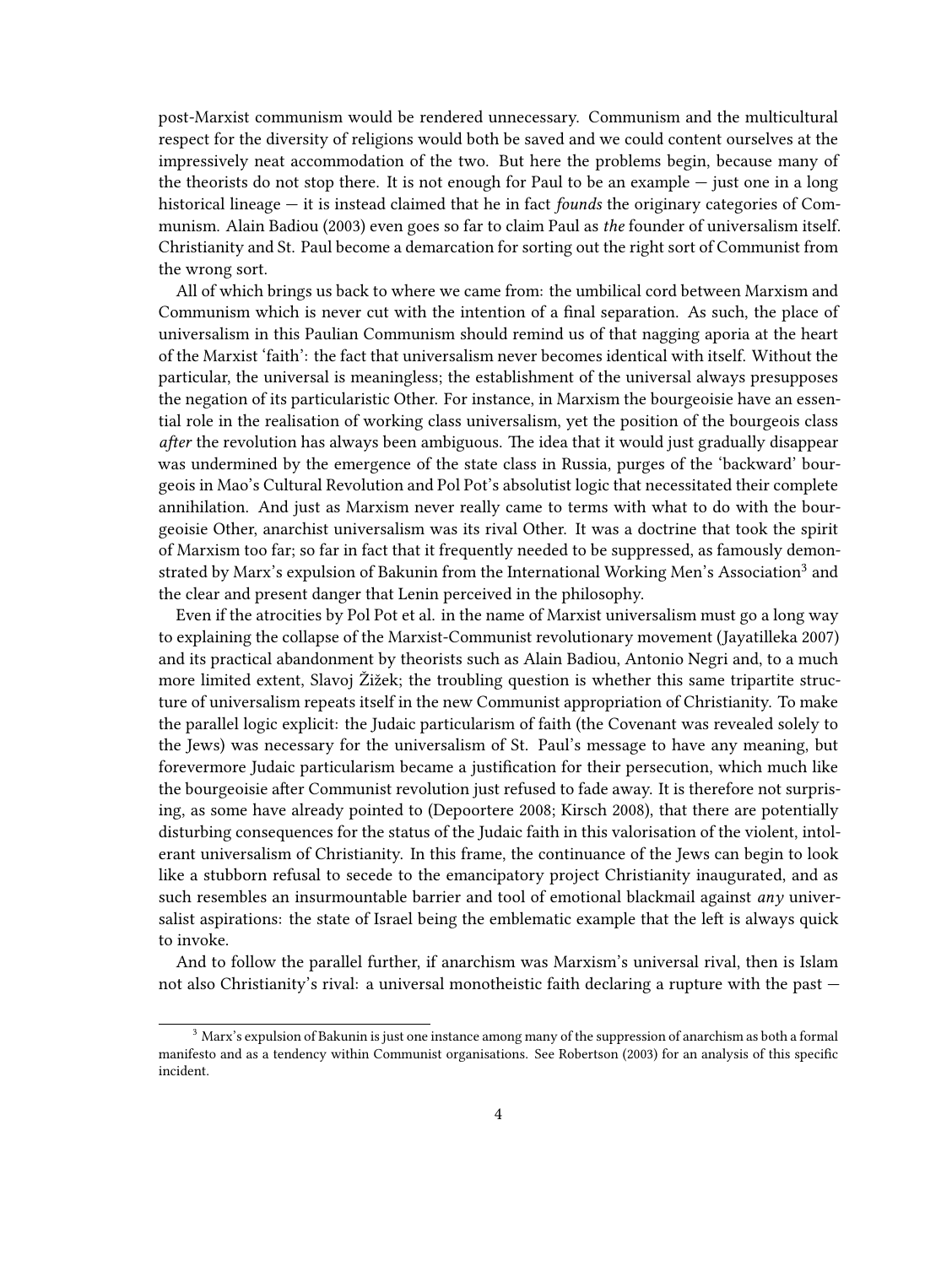in Islam's case negating the multitheistic tribes of the Arabian peninsular and in Christianity's case the negation of Judaic exclusivity? To drop deeper than we might like into this rabbit hole: is there not a painful irony at the heart of non-Marxist Communism that it begins to look an awful lot like the anarchism Marxism spent over a century suppressing and that the new Communist subject (the emancipatory *Overman*) likewise begins to look a lot like an Islamist; that is, one marching under any banner *but* Islam? As Hardt and Negri admit, in regard to the Iranian Revolution "we might think of it as the first postmodernist revolution," but only insofar as it represented "a powerful rejection of the world market" (2000: 149) i.e. only if we subtract its recognisable Marxist dimension and ignore the Islamic content. Like Marxism's suppression of anarchism, the recent focus on the foundational break of St. Paul depends to a large extent upon the denial of Islam to maintain Christianity's unique place in the history of universalism. As Ash Sharma described the mood at a recent conference of dialectical materialists: "It was only Ali Alizadeh's attempt to formulate the Iranian revolution as an Event, that began to challenge the rather comfortable presumptions of a Christian hegemony… The underlying presumption remains that Christianity, and not Islam or any other religion, provides the basis for a true, modern universality" (2007: unpaginated). Thus, it is not just that Judaism emerges as negated for being *too far* from the universalism of Christianity, but Islam also ends up being ignored perhaps for being *too close* to the horizon of thought of the new Communism.

For now, though, even if it eventually proves vital to the argument, we stick with Christianity and Judaism and leave the discussion of Islam to Part 2 (forthcoming: *International Journal of Zizek Studies*, Vol 3.2). Although in recent decades there has been a great deal of interest in Paul — including from theorists such as: Jacob Taubes, Giorgio Agamben, Slavoj Žižek and Alain Badiou — this piece will focus on Žižek and Badiou's interventions: as both claim the closest proximity of Christianity to the foundational tenets of Communism. Despite sharing a common political project, their tacit alliance in resuscitating Pauline love to pride of place in the Communist project looks unlikely at first glance. Žižek has always made it clear that he aims to re-establish German idealism, and particularly Hegel, at the heart of radical philosophy. On the other hand, for Badiou, Hegel represents something of an arch-rival and if there is an aim to his immense project from *Being and Event* to the *Logic of Worlds* it is to replace Hegel's entire system with his own: grounded on the non-same-identity of ontology (Being) with the ontic (Event), even if the short-circuit of Cohen's theorem of 'forcing' is meant to link the two.

However, despite this apparent incompatibility we must add two caveats to the dialectics/ events dichotomy: firstly, that both systems share the concept of the universal, and secondly, that they arrive at the universal event of Christianity via two different paths. In keeping with his Hegelian loyalties, for Žižek it is the death of Christ (the moment of negativity) which is given priority; whereas, for Badiou, it is the resurrection of Christ as it effected the event of Paul's conversion (the pure positivity of the event) which is given almost exclusive focus. And perhaps we should add a third caveat, the fact that Žižek's Hegelianism is most unorthodox: an open formulation which is read through Freud and Lacan and visa versa. This openness, although not undermining the dialectics/event, crucifixion/resurrection dichotomy with Badiou, should in any case put rest to any overly determined historical-teleological readings. What we should expect to find in Žižek is that, rather like Badiou, the universal is not fixed, not a foundation; but rather a moment, an act of becoming; one that is not laid down in the heavy ink of history as a form of infinite determinism.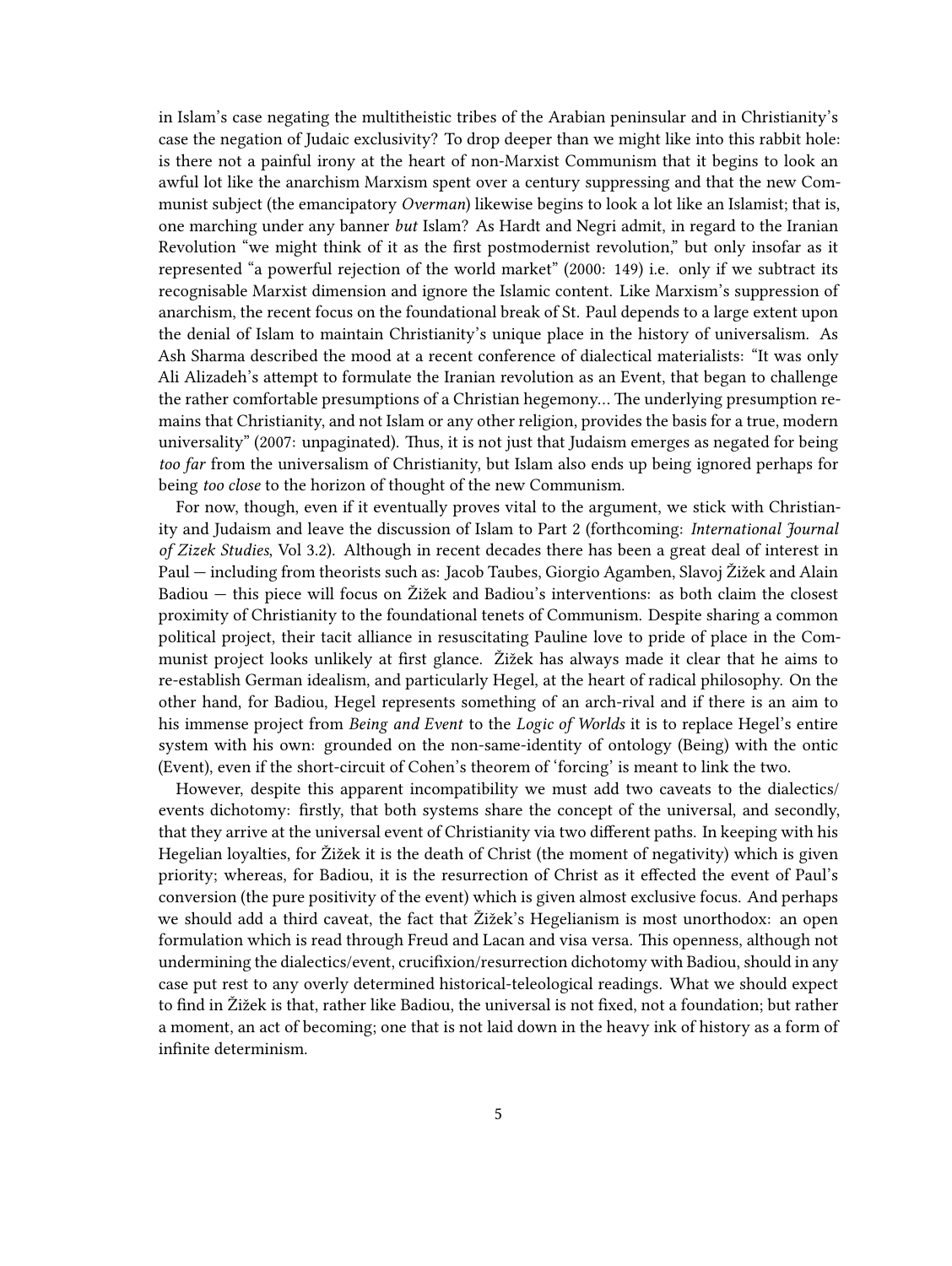But as we have already discussed, this is what we *do not find* in these authors. Against expectations, Christianity does become *the foundation* of universalism. So rather than simply critique these authors for their Eurocentric-Christendom bias, or make wild and unlikely speculations about anti-semitism or Islamophobia, this essay instead attempts to show how the cleavage internal to any idea of a foundational universal is at the root of the problem; because the foundation of a universal is it in fact its transcription into a fixed object, holding a fixed predicate: in this case Christian universalism. In *Theoretical Writings* Badiou notes: "nothing exists as universal if it takes the form of the object" (2006: 145). Nothing, that is, except for Paul's universalism; signalling a deep inconsistency between the ontological tenets of his system and this more direct politico-theological intervention. Even adopting such wildly differing ontological systems, by positing exclusive foundations I show how Žižek and Badiou appear to fail to escape the shadow of bad old closed Hegelianism<sup>4</sup> that has always told the same story of the role of Christianity in the unfolding of world history.

And finally, so as not to presume too much prior knowledge before we commence: to give a brief biographical sketch it should suffice to say that St. Paul was a citizen of Rome born between 2AD and 5AD. He was a Pharisaical Jew engaging in the persecution of the Christians who at roughly the age of 30 had a sudden conversion to Christianity on the road to Damascus. From that point on he travelled across the known world spreading the message that Christ was resurrected and of the epochal significance of the act and the time in which they were living. He held the existing order defunct and declared an entirely new order founded solely upon subjective belief, with no need to recourse to miracle or Christ's teachings other than an unnegotiable belief in the event of the resurrection.

The appeal of this narrative to Communist theorists should be amply clear. However, it is in the method of transmission of Paul's act to the present day that the ambiguities start. This matters: because once the consequences of the appropriation of Paul become clear, how literally we should take Paul's acts as the foundation of Communist universalism, inspiring allegory, or dialectically subsumed part depends upon whether the relation of these philosophies *to* history escapes Hegel's philosophy *of* history. Or, in other words, do these secular appropriations avoid parroting the old Hegelian logic of Christianity as the 'Absolute religion?' And thus, as will become clearer in Part 2, do they also foreclose the emancipatory possibilities of Islam?

#### <span id="page-5-0"></span>**A Gesture for Insurrection**

It is an obvious point, but one worth repeating, that the theorists in question are not advocating anything like the liberation theology of the Peruvian priest Gustavo Gutierrez, who took Christ's words literally as socialism. The appeal to Paul would be much better described as an advocacy

<sup>4</sup> It is Slavoj Zizek's unorthodox open Hegelianism that requires us to make the distinction. Where different interpretations of Hegel have had their various followers, such as Alexandre Kojeve's influential reading upon the Anglo-American academy — most famously upon Francis Fukuyama — and Jean Hippolite's upon 20<sup>th</sup> century French thought, all have basically adhered to the fundamental Hegelian proposition that the Notion unfolds in history and that the Whole is a closed system, i.e. we can reach the 'end of history.' Žižek, on the other hand, has consistently propounded a variant of Hegelianism that remains open. No end can be reached and there is no resolution in the Absolute. Žižek has been criticised by many for his loose Lacanian interpretation of Hegel, for example see Widder (2002: 158), and has been defended by some based on the inadequacy of defences of the 'real Hegel', see Gunkel (2008), but there have been remarkably few attempts, to my knowledge, to deduce if Žižek's Hegelianism is an ontologically consistent rethink of the system.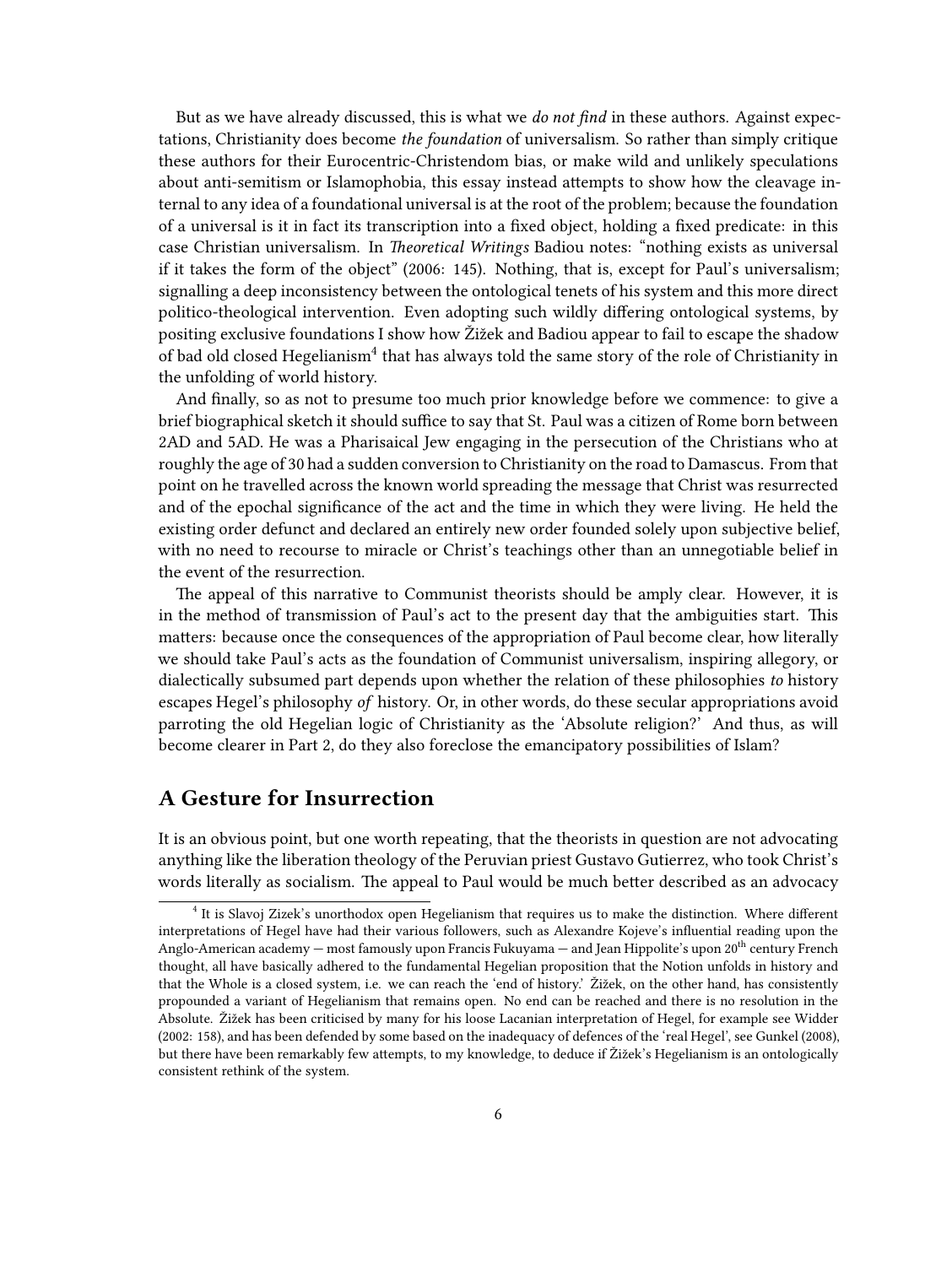of a certain inclination; a defensive measure against the tendency in our liberal-multiculturalist orders to purge all belief in the act of the violent disruption of the status quo. The fact that Christianity is perceived today in such a different light, under the platitudinal everyday rubric of 'turning the other cheek,' 'goodwill to all mankind' etc.; or in the evangelical movement as: 'family values,' ' an old fashioned moral compass in a world that's lost its way'; or in the liberalmulticulturalist world as 'the root of all bigotry and misogyny,' 'the logic of colonial humanitarianism' (Douzinas 2007), makes the Communist defence of Paul a disruptive and intuitively appealing gesture.

Badiou and Žižek take a slightly different approach to this gesture, but one that, at this stage, we can at least say is united by a shared impulse. For Badiou, St. Paul is the archetype of the militant for us to draw inspiration from in the time of current political malaise, and for Žižek the same holds, in addition to his belief that monotheism provides an ethical imperative against the parlous influence of New Ageism and Buddhism in Western cultural trends. Where they are closely united is in regard to the act of belief. Just as Paul was not interested in persuading the philosopher Greeks of any rational basis for believing in Christ's resurrection, so too they imply, the contemporary leftist militant should not be suckered into the game of pondering the minutiae of policy choices and weighing up the economic pros and cons of their positions. In other words: believe in the act, believe that miracles do happen.

In the opening pages of *St. Paul: The Foundation of Universalism* Badiou puts his cards openly on the table: "There is currently a widespread search for a new militant figure  $-$  even if it takes the form of denying its possibility — called upon to succeed the one installed by Lenin and the Bolsheviks at the beginning of the century, which can said to have been that of the party militant" (2003: 2). It would not then be a stretch to say that Badiou's act of appropriating Paul arises from this very absence of a Communist, revolutionary subject today. And this absence has to be seen into relation to the contemporary predominance of identarian movements, from feminism to gay rights etc., that do no coalesce into a higher critique of capitalism and/or the greater social order that structures all these relations in respect to one another. Paul's story is thus a perfect case study of a universal break that arises from the particular, or as he puts it: "It is a question of knowing what identarian and communitarian categories have to do with truth procedures, with political procedures for example. We reply: these categories must be absented from the process, failing which no truth has the slightest chance of persistence and accruing its immanent infinity" (Ibid: 11).

His reading of Paul is a polemical engagement centred on the desire for the re-birth of the subject and an exposition as to how such a subject must operate according to a universal commitment if such a commitment is to ever solidify into a truth procedure. Similarly, this commitment, which Badiou renders as 'fidelity,' is also at stake in his analysis of Christianity. Throughout *Being and Event* the Christ-event plays a remarkable role as one of the few consistent concrete examples to which Badiou ellipses back to, particularly when his analysis reaches an aporia. On the subject and its relation to the event Badiou foreshadows his analysis in the *Logic of Worlds* by stating: "In truth, this is the problem which remains for philosophy…" in that "It is always a matter of knowing whether one can deduce, from the evental *conversion*, the rules of infinite fidelity" (2006: 239). This unresolved question is exemplified in the question of Christianity and the "interminable debates over whether the Christ-event determined, and in what details, the organization of the Church" (Ibid: 238). Paul's significance arises from a more generic philosophical identity in Badiou's system, that if "we suppose that there is no relation between intervention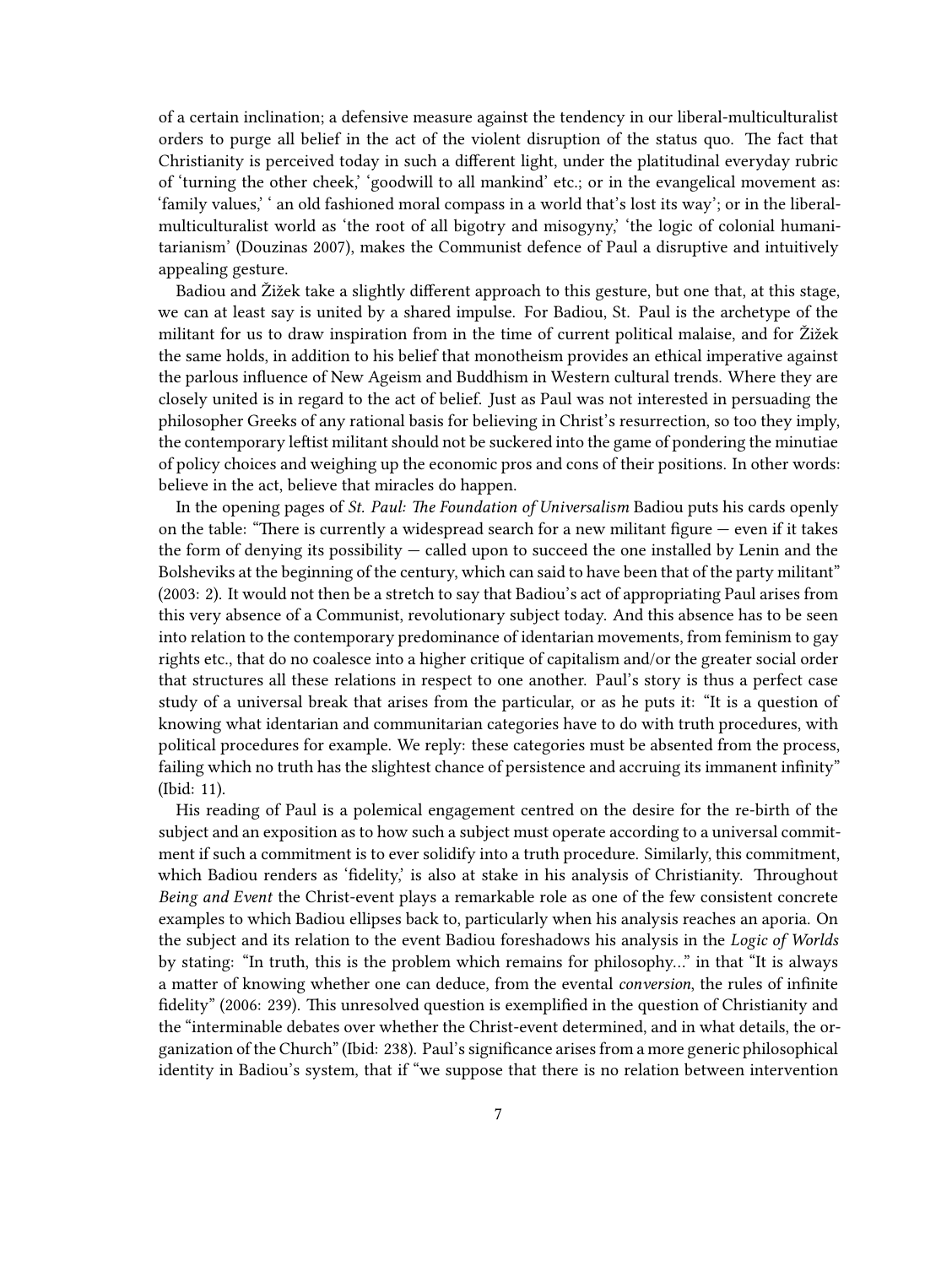and fidelity, we will have to admit that the operator of connection in fact *emerges as a second event*" (Ibid: 239).

To put it another way, what Badiou's restless theoretical circling is getting at is that there is a gap in his system — at least at the time of *Being and Event* — between understanding the site of the event  $-$  the situation from which the event arises  $-$  and the structure of subjects' fidelity. He therefore supposes that a 'second event' completely distinct from the first could resolve the problematic. Here we now see the significance of Paul: the only apostle from *outside* the circle of Jesus' disciples, whose militant commitment can thus subtract more easily from the identarian and particularistic baggage of the situation (in this case: Jesus as a Jew) because, to describe it quite literally, Paul wasn't even there. And on this issue of the close relation of separation with the universal, the parallel with Lenin also coincides; a man who never knew Marx but nevertheless bore the burden of realising the event of his theoretical discovery and putting it into practice. In the loosest sense, if a moral emerges from Badiou's analysis it is that if the subject is to re-emerge today it does not necessarily have to be in the context of an evental-site he/she is personally engaged in, but one that simply provokes an unconditional fidelity to that event and its universal consequences. To dig around for a contemporary example: an activist campaigning against Israel's late 2008/early 2009 siege of Gaza who then commits entirely to the cause of the One State Solution, but somehow universalises the consequences so that it affects a splitting across all political subjectivities. Paul's story — of not even being there and going on to found the Church — shows that no matter how dire the political situation appears, miracles can literally emerge from the void.

Although Žižek shares many sympathies with Badiou's reading, in his own writings it is not so much the subject that he is concerned with, but a more fundamental defence of the significance of Christ in philosophical-cultural terms. The status of Christianity is for Žižek a chess piece on the table of cultural warfare: one in which he perceives the all-embracing self-reflection of postmodern society as inculcating anxiety and a corresponding avoidance of the act. In this regard, we can also understand his persistent engagement with Kierkegaard, including the recurrent motifs of the 'leap of faith' and 'the sacrifice' in his work. If this at first seems out of sorts with his professed Hegelianism it is worth drawing on what he describes as "my Hegelianism: the motor of the historico-dialectical process is precisely the gap between acting and thinking" (2007: 88). I.e. the subject must be able to take unreflective acts for the 'cunning of reason' to progress the world in historical-dialectical terms. And according to Žižek: "The Religious is by no means the mediating 'synthesis' of the two, but, on the contrary, the radical assertion of the parallax gap…" (2006: 105).

Depoortere (2008) has also provided us with a remarkably systematic analysis of how Žižek draws his Lacanian analysis into the matrix of Hegel and Kierkegaard to defend the act from the temptation of withdrawal and anxious non-action. As Depoortere describes, Žižek's Lacanian interpretation of the Christ event revolves around the relation of the subject to 'the Thing.' Žižek's hypothesis is that Judaic Law, by throwing a barrier between the subject and 'the Thing,' circumvents the 'death drive' towards an endless loop of desire, which then defers the more fundamental human drive for 'the Thing' itself. This loop of desire he associates with Judaic Law finds a common identity with late capitalism and its proliferation of ephemeral desires to consume. We do not act on our drives, and defer them to our desires, quite simply because the Law prohibits drive; whilst at the same time, that same Law is what establishes us as human in the first place. For Žižek then, when God becomes Christ and is put up on the cross, the Law is thus annulled and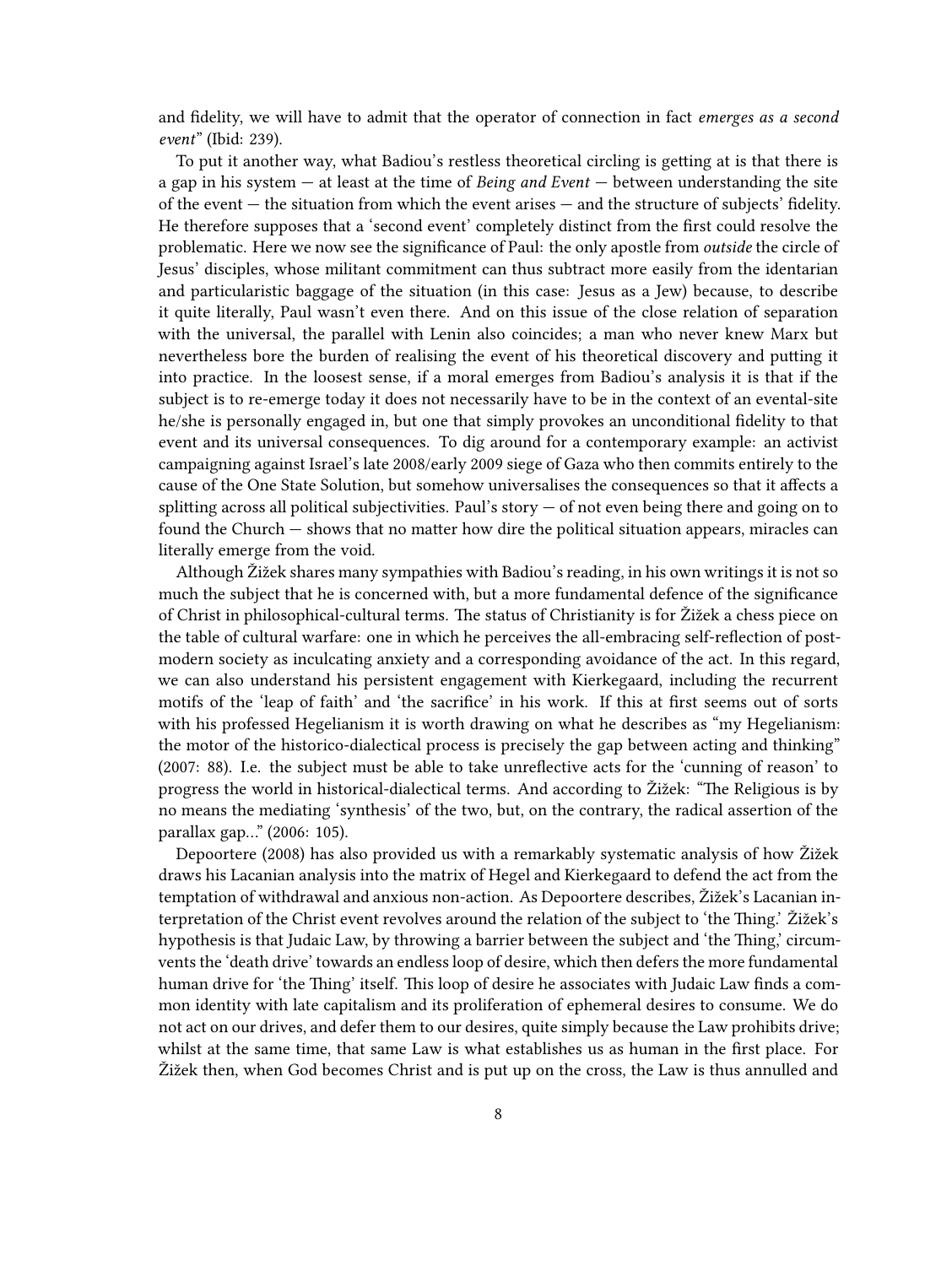the original 'Thing' effectively put beyond reach forever, releasing our drives, whilst also maintaining our humanity. Christianity releases the drive to act and finds its contemporary relevance today in opposition to the concomitant climate of non-action that Žižek associates with the rise of 'Oriental wisdom' in Western culture: "The target on which we should focus, therefore, is the very ideology which is then proposed as a potential solution  $-$  for example Oriental spirituality (Buddhism), with its more 'gentle,' balanced, holistic, ecological approach … Western Buddhism, this pop-cultural phenomenon preaching inner distance and indifference toward the frantic pace of market competition, is arguably the most efficient way for us fully to participate in market dynamics while retaining the appearance of mental sanity" (2003: 26).

It quickly becomes clear that Žižek's contribution, like Badiou's, is an intervention and appropriation targeted at our specific time. However, they have two slightly different events of Christianity in mind. While Badiou is happy to maintain an almost exclusive focus on Paul, Žižek defends the significance of the crucifixion in a quite literal way.

#### <span id="page-8-0"></span>**Crucifixion and Resurrection**

The difference in their approaches shows itself clearly in the relation of the crucifixion to the resurrection, and it would not be unfair to say at least one element escapes both their analyses. Let us follow Badiou and describe the sequence in two parts: event one divided into crucifixion and resurrection and event two being Paul's militant conversion. Žižek's Hegelian-Lacanian reading primarily focuses on the crucifixion (the negative) and Paul's conversion (the positive), whereas for Badiou the original Christ-event is left almost completely undiscussed, and where it  $is - via Paul - it focuses mostly on the resurrection (the positive). There is a certain inevitably  
ility$ about this parting of ways, when we see how the status of Hegelian dialectics divides the two.

For example, Badiou identifies Paul's significance in the shattering of attempts by some in the Jewish establishment to subsume Christ's message and resurrection under existing Law. He uses this distinction between Paul's insistence upon the fundamental rupture in all existing social relations and thought (a properly Badiouian idea of the event) and the Judeo-Christian idea of the event as the perfection of existing Law as indicative of a dialectical approach: a fine distinction that he will reiterate again and again in the text. In regard to the Jewish establishment: "Its conception of the subject is dialectical. It is not a question of denying the power of the event. It is a question of asserting that its novelty conserves and sublates the traditional site of faith, that it incorporates it by exceeding it. The Christ-event accomplishes the Law; it does not terminate it. Thus the marks inherited from tradition (circumcision for example) are still necessary" (2003: 23).

Likewise, Badiou needles the Jerusalem Conference, where Paul is pleading for acceptance from the establishment, as an unhappy synthesis, but one that is "genuinely foundational, because it endows Christianity with a twofold principle of opening and historicity… Admittedly, the conference does not seem able to fix the content of this difficult match between eventality and immanence to a situation" (Ibid: 25). The conference nevertheless lays the basis for the truly disjunctive later event, such as the incident between Peter and Paul in Antioch. When Peter leaves the table of the ritual meal at the arrival of the non-Jews, for Paul: "The incident reveals to him that the Law, in its previous imperative, is not, is no longer, tenable, even for those who claim to follow it" (Ibid: 27). In these passages Badiou is attempting not only to make a point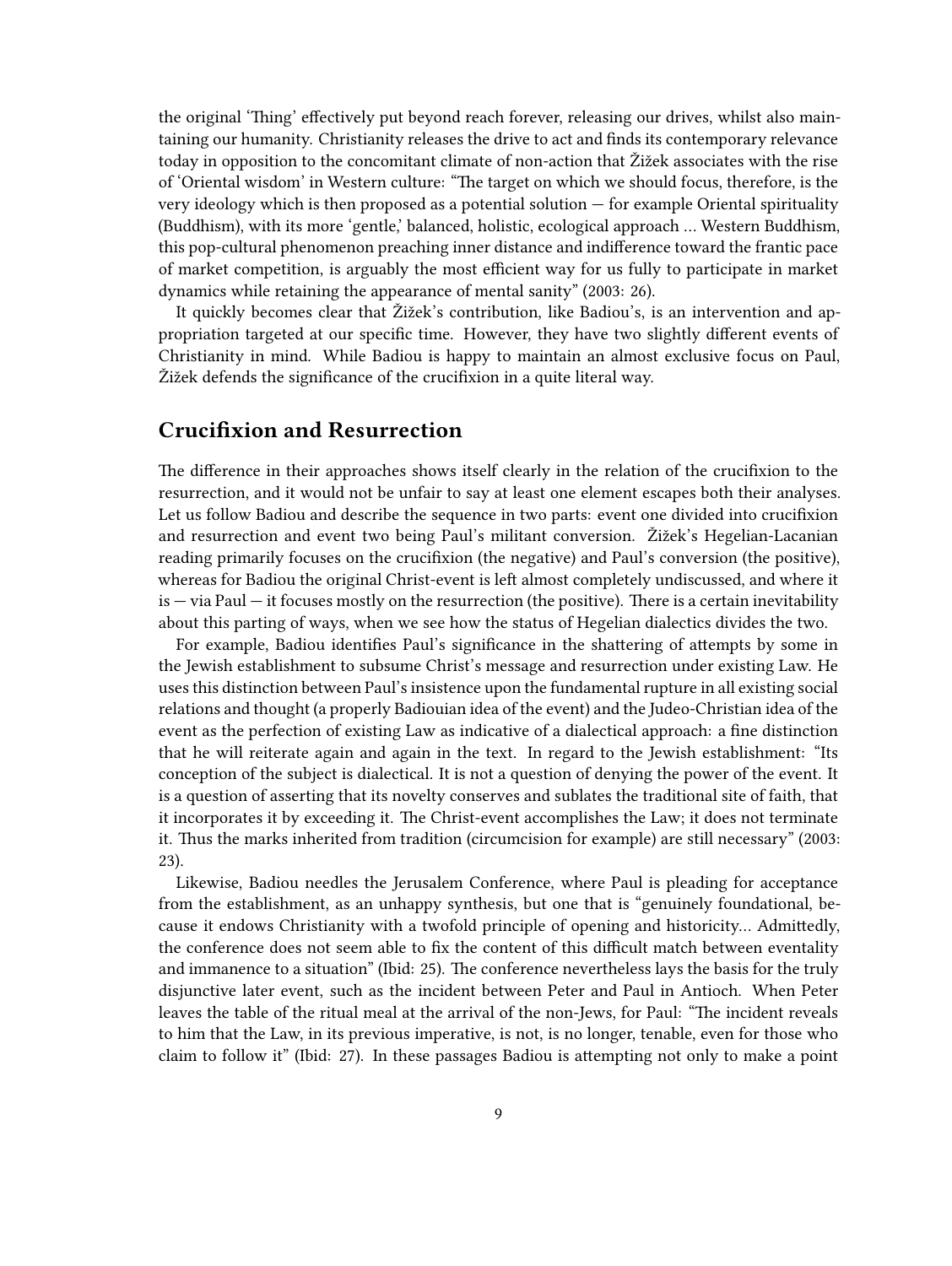about the militancy and radicality of Paul in his time, but to also to limit the confusion related to his system, as it is commonly interpreted that events appear from nothing and are constituently external to the situation of the subject. Obviously, this would be completely ontologically untenable; therefore, although Paul was external to the Christ-event itself, Badiou is trying to ground Paul's actions in a concrete situation to prevent a sliding back to dialectical thinking, which has a more brute ontological-ontic relation.

In his discussion of Marcion's *The Anti-theses* and the division Marcion erects between the God of the Old Testament and the New — that it is actually a different God — Badiou claims that: "The result is that the Christian News is, purely and simply, the true God's mediating revelation, the event of the Father, which, at the same time, denounces the deception of that creator God whom the Old Testament tells us about" (Ibid: 35). The key word in Badiou's account of Marcion is 'mediating,' signalling that in his view Marcion's account, paradoxically, on account of the extreme radicality of the event, becomes *more* dialectical, not less. Contrasting Paul and Marcion: "That Paul emphasizes rupture rather than continuity with Judaism is not in doubt. But this is a militant, and not an ontological, thesis. Divine unicity [*unicite*] bridges the two situations separated by the Christ-event, and at no moment is it cast into doubt" (Ibid). For Badiou, the Christ-event has no theological-ontological dimension, and this is what precisely delimits his evental interpretation from the dialectical one.

As we have already seen, however, for Žižek it is this ontological dimension which gives Christ's crucifixion such importance. There is however an ambiguity: for Žižek the coming to earth of God in the body of Christ, and his crucifixion, necessarily ends in the secessionist theory of Christianity that signals: "The "Holy Spirit" is the community deprived of its support in the Big Other. The point of Christianity as the religion of atheism is not the vulgar humanist one that the becoming-man-of-God reveals that man is the secret of God (Feuerbach et al.); rather, it attacks the religious hard core that survives even in humanism, even up to Stalinism, with its belief in History as the "big Other" that decides on the "objective meaning" of our deeds (2003: 171). According to Žižek the significance of Christianity is not just secularism, but an even purer secularism that exceeds the imagination of Stalin and the scientific socialists of the  $20<sup>th</sup>$  century. Yet, what is ambiguous here, is that an ontological thesis of this type can either go two ways: (1) in a fudged Hegelian teleological sense of the 'cunning of reason' acting through subject's illusions that Christ really is God, which through that mediation eventually reveals the God really is nothing but *Geist,* or (2) that if Žižek wishes to avoid the teleological implications of the thoroughly Hegelian reading he has to take quite literally the assertion that God actually did die on the Cross, which is a kind of secularism, but a peculiar one: God *really did exist*, but is no longer! Either way, Paul's militant band of believers is seen to dialectically reverse the negativity of the crucifixion into the positivity of the secular, Holy Spirit. And in this narrative the resurrection needs to be short-circuited, lest it undermine the death of God thesis and the secular appropriation of the all too human image of a man dead on the cross.

There is another implication to Žižek's reading: that whatever ontological status we apply to the crucifixion, it takes on a determining role vis-à-vis all other religions. Clearly, if God died on the cross the continuance of Judaism begins to look like a farce: "So when the Jews are conceived as a remainder, we should be very precise in defining this with regard to what they are a remainder of: of themselves of course, *but also of humanity as such*…" (Ibid: 131), even if Žižek sometimes defends Judaism on account of his assertion that "Christianity needs Judaism to remind itself of the otherness of the Divine Thing" (Depoortere 2008: 140). But Islam, in this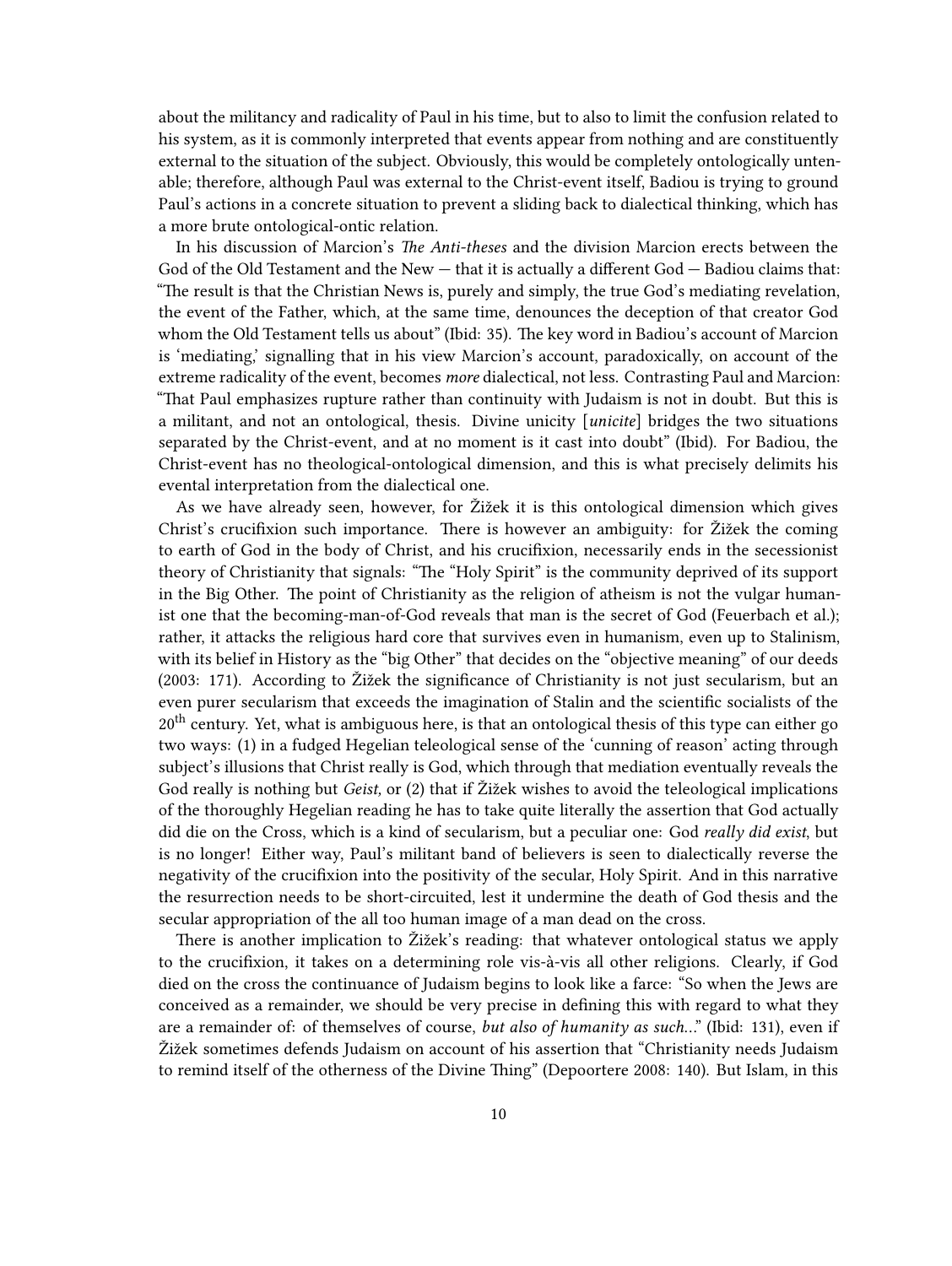reading, looks equally as out of time as in Hegel's *Philosophy of History*, where it is awkwardly filed under the 'Germanic World.' And the polytheistic and pantheistic religions fare even worse in the Hegelian schema Žižek enthusiastically adopts. Hegel posited three essential movements to the development of religion: the immediate religion, the religion of substance and the religion of spiritual individuality. Buddhism, Hinduism and Taoism inhabit the second movement of the unfolding of religion to the spiritual individuality inhabited by Judaism and Christianity. To take Žižek's pet hate Buddhism, the fact that being is associated with nothing implies that the worship bridging the universal (the One) with humankind (the particular) takes the form of selfannihilation: which could either end up as an avoidance of the act (why act if all reality is just a dream?) or, alternatively, could end in unthinking violence and tyranny. Thus, just as for Hegel — "since here the finite mind, as being merely accidental, is wholly swallowed up in substance, is a nullity, has no reality, no right of independent existence as against substance, it is for that reason not free … for the same reason, these religions go hand in hand with despotic government in the political sphere" (Stace 1955:  $494$ ) — for Žižek too, the Dalai Lama and his strategy of nonviolence in Tibet goes hand in hand with the repressive theocracy his old-regime represents.

## <span id="page-10-0"></span>**The Universal and Violence**

We have already pointed towards the differences between Badiou and Zizek's appropriation of Christianity: a difference that would be irreconcilable if it were not for the category of the universal they both share. For here Hegelian dialectics and Badiou's theory of the event coincide. They both posit an event as constitutively defined by its enactment of a new universal; although Badiou's event, unlike Hegel's, to be ontologically consistent should not establish a foundation. And therein Iays the ambiguity of his reading of Paul in relation to his greater system.

Badiou demonstrates Paul's universalism from a line in Corinthians: 'To the Jews I became as a Jew, in order to win the Jews; to those under the law, I became as one under the law' from which he extrapolates: "an instance of what Chinese communists will call the 'mass line,' pushed to its ultimate expression" (Ibid: 99). This is an unavoidably tenuous connection, even on its own terms. This is not to critique him stylistically, but rather to highlight the ambiguity that runs through the text. Are we to take his treatment of St. Paul as simply an allegory of the universal political subject — an example of his system in action — or is there an excess of affection for the specifically Christian religious conception? For if we were to boil down Badiou's thesis to one single point it would be this: that St. Paul's fidelity to the resurrection of Christ signals the singular event of the birth of a truly universal monotheistic faith. This universal faith becomes forever ingrained in humanity's psyche and elides into the universalism of the 'Marxist faith.' For the sake of clarity, this is not the Marxist faith in objective historical processes which subsequently became the orthodoxy of the majority of Marxist movements. It is rather the faith in the universalism of the event of Marxism itself: the fact that Marx's work revealed something entirely new: an orientation towards the working class within a society conceived as totality, which at its core is non-reducible to scientific analysis and cuts across all identarian particularities.

But the outstanding question is of the depth and nature of this connection between the universalism of Paul and latter-day universalist movements; of which first and foremost would have to be included the Marxist-Communist movements of the  $20<sup>th</sup>$  century. If we accept that this foundational break becomes carried (even if in a degraded institutionalised form) by the Catholic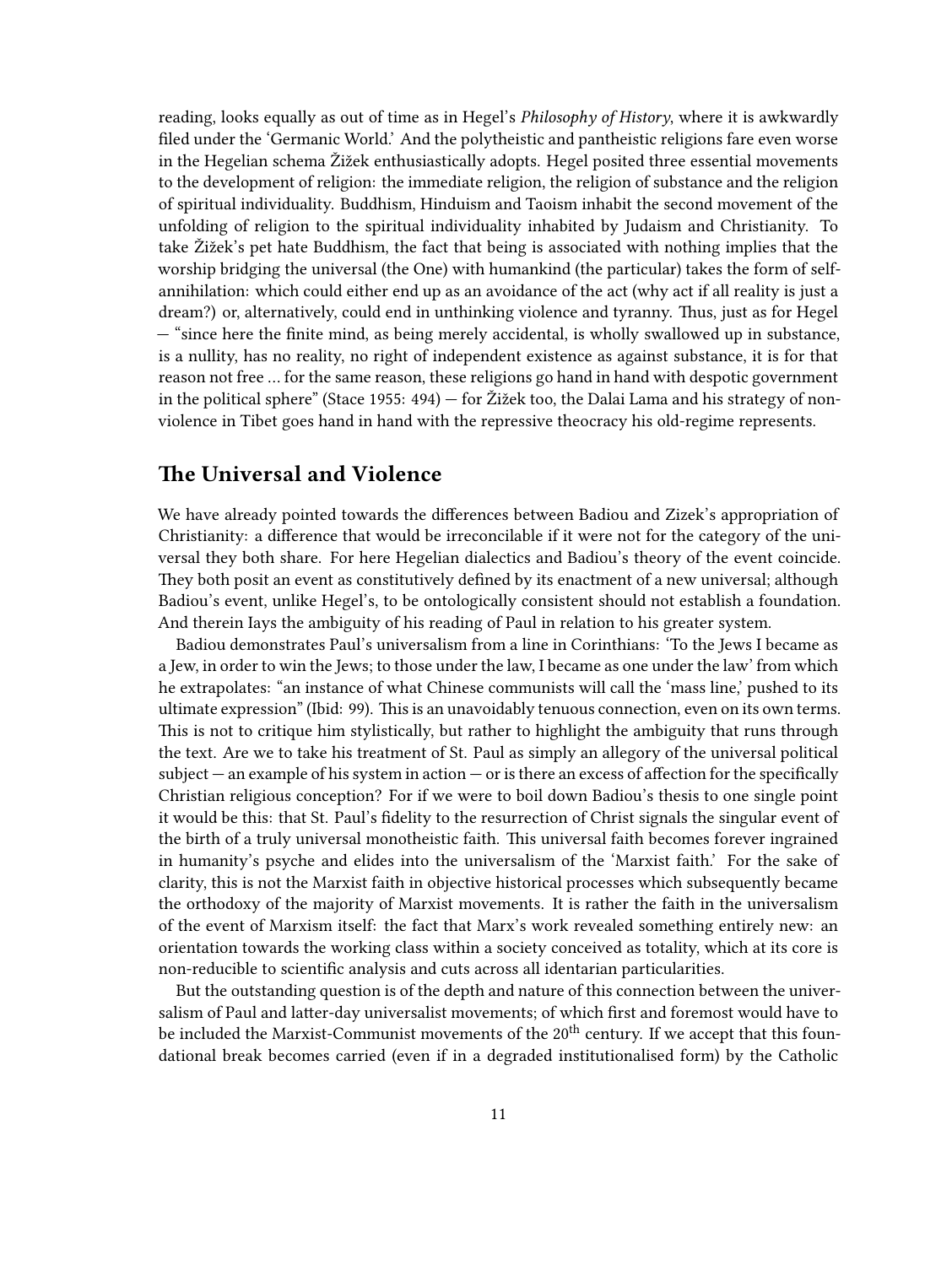Church — a possibility that despite Badiou's insinuation of the Church's infidelity to Paul's message is not totally placed off the table by him — then it is not a great leap to pointing to some essential philosophical connection between the de-universalised Russian Orthodox Church and Stalin's gulags (increasingly recognised to have an ethnic component), Chinese Confuscianism and Mao's fatalistic disregard for human life, and conversely the relative humanity of the Latin American communists (existing within a historic Catholic legacy) in Cuba, Nicaragua and so forth. The problem is that the consequences of Badiou's reading of Paul can result in the inscription of culturalism onto the legacy of the 20<sup>th</sup> century's Communist movements — a move that Dayan Jayatilleka (2007) also pursues when he describes the success of the Cuban Revolution in terms of the moral inheritance Castro gained from his Jesuit upbringing and its significance in differentiating his guerrilla group from the 'neo-barbarism' of other groups in the global, revolutionary movement.

Badiou's position is not even as far from Hegel as he would have us believe. For Hegel too Christianity was uniquely perfect, the 'Absolute religion' in his words, precisely because it universalised the previously Judaic exclusivity of faith. Monotheism only realised itself once: "…it was freed from the particularity by which the worship of Jehovah had been hampered. Jehovah was only the God of that one people — the God of Abraham, of Isaac and Jacob: only with the Jews had this God made a covenant; only to this people had he revealed himself" (Hegel 2001: 373). The distinction between Badiou and Hegel comes down to the difference we ascribe between the dialectical event and the event of a Badiouian truth procedure. Badiou has never delineated an empirical philosophy of history to supplement his system; this work and *The Century* are as close as we get. $5$  But the category of the universal, the appearance of the universal over time from human origins to the present day, marks a baseline of continuity with Hegel. As Badiou puts it: "We also share with Hegel the conviction of a universality of the True. But for us this universality is guaranteed by the singularity of truth-events, and not by the fact that the Whole is the history of its immanent reflection" (Badiou 2004: 230).

Even if Badiou's ontology of infinite multiplicity deters the possibility of closure, of reaching Hegel's 'end of history,' the ambiguity remains that Badiou does ascribe certain foundational universal events to specific historical moments. But unlike Hegel a universal does not arrive as an always-to-be unfolding, which is transcribed into Law, rather "That thought is the proper medium of the universal means that nothing exists as universal if it takes the form of the object or of objective legality." Because, for example: "the universality of a mathematical proposition can only be experienced by inventing or effectively reproducing its proof" (Ibid: 145). The universal is an experienced becoming that can be infinitely iterated. Nevertheless the contours of thought to reproduce and re-experience the universal have to be at least somewhat differential from a new universal never before thought in history: which is the universal event Badiou implies as Paul's 'foundation', or as Žižek describes it: "*the* example of a Truth-Event" (Žižek 2000: 130). The tension between the definitive and singular article gives the game away. If it is viable that

<sup>&</sup>lt;sup>5</sup> Strictly speaking for Badiou the only history that exists is the truth procedure of events. There is no history beyond the event, or in-between events, yet not conditioned, by an event. As he describes it: "If one admits that for there to be historicity evental sites are necessary, then the following observation can be made: history can be naturalized, but nature cannot be historicized" (2005: 176). The key word is 'if,' because it is not clear at all that historicity is dependent on evental sites, or at least under any more generally functional definition or explanatory framework that can deduce historical causation (or meaning) in the absence of radical ruptures from the status quo. For instance, in the case of the arbitrary decision making of sovereign powers that can and has had epochal significance.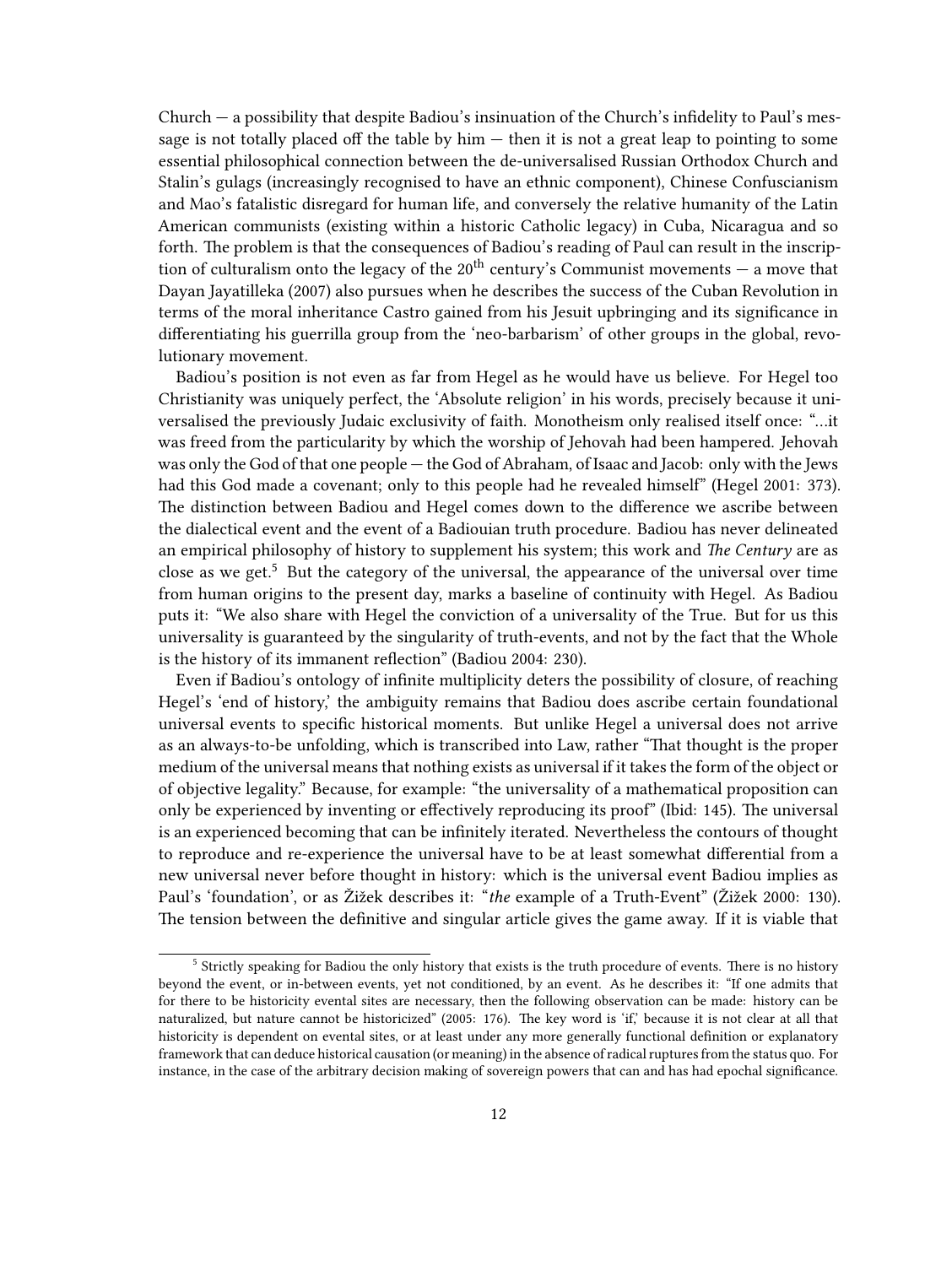there be an infinite production of new universals in history remains to be clarified. Are there in fact only a finite number of new universals that can be 'discovered' as opposed to the infinite process of experiencing a universal afresh? If so, it is not clear how finity in history can be accounted for in Badiou's system or how foundational universals escape finity's *telos,* i.e. some form of progressive, historical teleology.

Žižek, on the other hand, explicitly embraces the consequences of Badiou's investment in Paul as the foundational universaliser of monotheism and what could be inferred for the fortunes of 'Third World' Marxist revolutions. Drawing a parallel with what I believe is a certain implication in Badiou — that peoples with Catholic philosophical underpinnings will be the only ones to successfully realise Marxist-Communism  $-$  Žižek has this to say about Che Guevera:

What, then, is the difference between this "warrior Zen" legitimization of violence and the long Western tradition, from Christ to Che Guevara … it is not that, in contrast to Japanese military aggression, revolutionary violence "really" aims at establishing a non-violent harmony; on the contrary, authentic revolutionary liberation is much more directly identified with violence … it is all too simple to say that this militaristic version of Zen is a perversion … the truth is much more unbearable what if, in its very kernel, Zen is ambivalent, or rather, utterly *indifferent.* (Žižek 2003: 30–31)

It is curious that Western military violence is given Che Guevara as an archetype and Eastern military violence with the imperial regime of Emperor Hirohito. A leftist guerrilla is compared to an imperial Emperor, a cop-out in taking on any argument over religion and revolution. He should have compared Che and Mao to truly mine this comparative vein of thought, but as we know from his introduction to Mao's *Practice and Contradiction* (2008) he goes to great lengths to avoid any cultural- religious explanations and rather settles on Mao as a poor reader of Hegel. As we have seen, for Žižek the theological turn in Communist circles is justified to performatively negate the embrace of 'Oriental wisdom' in Western capitalist societies, but beyond that he never really offers a clear, positive reason for turning to Christ today. In perhaps an act of projection, he even levels this charge against Giorgio Agamben's (2005) work on Paul: "What Agamben describes as a messianic experience is the pure formal structure of such an experience without any specific determinations that would elaborate the claim that Benjamin 'repeats' Paul: why is today's moment a unique moment which renders Paul's letters readable? Is it because the New World (Dis)Order is parallel to the Roman Empire (the thesis of Negri and Hardt)?" (Ibid: 108). And furthermore, without a clear-cut rational of his own, it would be tempting to read a suspicious over-investment in Christianity for its own sake in Žižek's work too.

That is not to imply Žižek the Christian dogmatist reveals himself subconsciously through his argument. I would rather argue that his Lacanian-influenced open-Hegelianism inadvertently reveals its thinness of novelty. To clarify: against common misinterpretation Hegel's theory of human progress from the master and slave right up to the ideal modern state is not supposed to be a pure historical abstraction from ancient Egypt to 19<sup>th</sup> century Germany in the same way that Marx's transition from feudalism to capitalism to Communism has an undeniable temporal unfolding. Instead, Hegel's ideal state is that form which always will have existed as the ideal form in the Notion and which is founded on its internal logical movement from the master and slave dialectic up to resolution in the modern state, and is explicitly opposed to solely contingent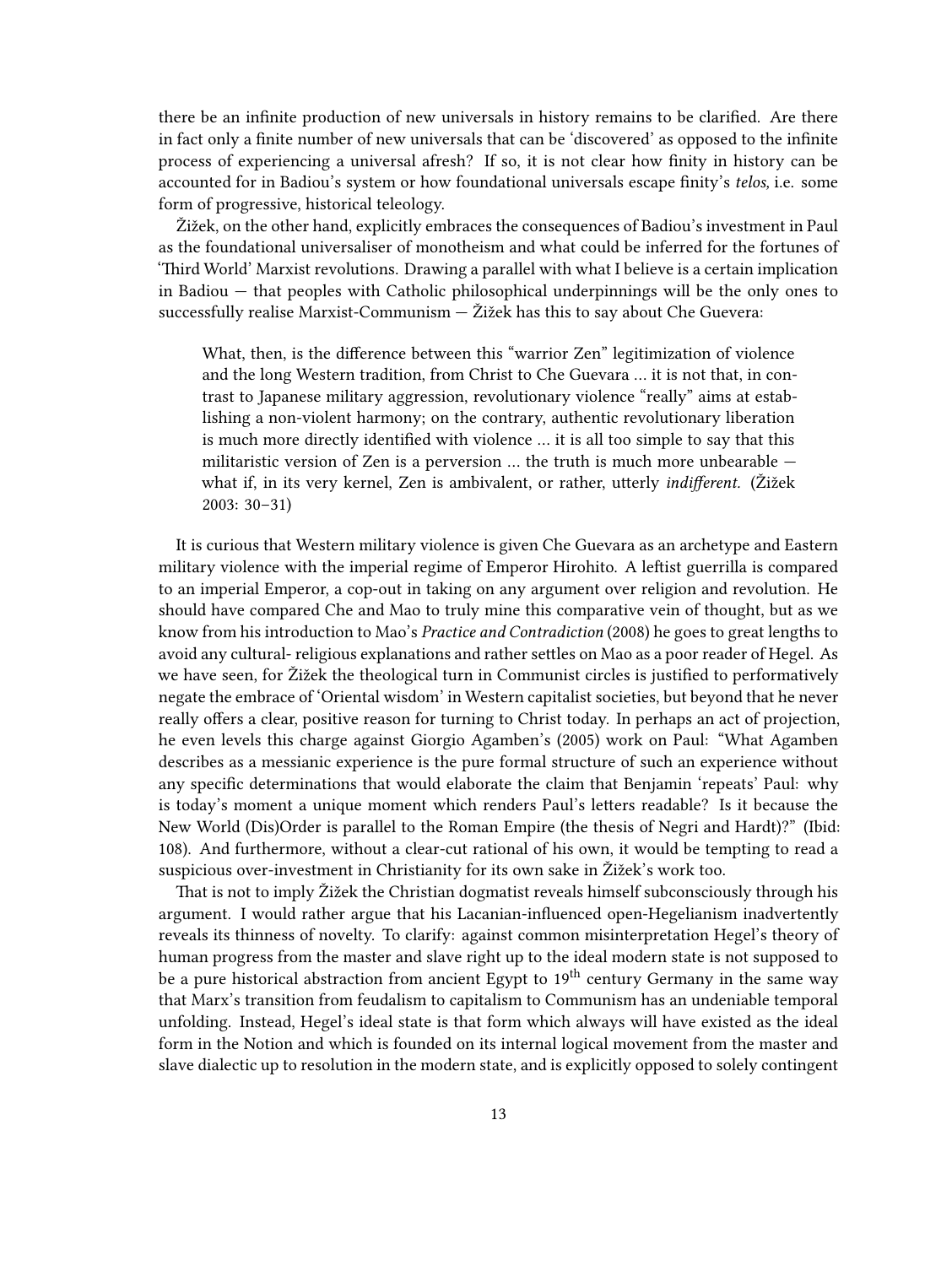historical justifications. Yet the ahistorical realisation of dialectical self-consciousness is at times elided into a historical dialectic. This point of elision is one of the most nagging aporias of the entire Hegelian edifice. As Adorno describes it: "The system has to acknowledge the conceptual irreducibility of the concept, which is inherently historical: in terms of logical-systematic criteria the historical, all else notwithstanding, is disturbing; it is a blind spot" (quoted in Widder 2002: 160). The contours of this aporia are revealing; Jean Hippolite, for one, claimed that in the *Phenomenology of Spirit* "only in the chapters on spirit and religion is there a movement coinciding with actual historical development" (Ibid: 159).

Therefore, we should take Hegel's world-historical theory of religion in the *Philosophy of History* as a limit case for Žižek's open-Hegelianism. As Žižek admits: "The main way to assert the actuality of Hegel — that is, to save him from the accusation that his system is totally outdated metaphysical madness — is to read his thought as an attempt to establish the normative conditions and presuppositions of our cognitive and ethical claims" (2006: 28). This means primarily that the fundamental Hegelian insight that there is no Kantian thing-in-itself and the awareness that we ourselves posit the gap between appearance and essence coincides with the Lacanian Lack. Hegel is thus a framework for seeing how we arrive at our own philosophical, political and epistemological enigmas; it does not prescribe their closure in ideal forms. What matters is not that this epistemological-spatial openness Žižek perceives in Hegel is at best a partial reading, but rather that it circumvents through neglect the aporetic historicism of Hegel's philosophy of world spirit and religion. It is therefore not surprising that Žižek's philosophy of religion ends up following a remarkably similar schema.

Drawing from the *Bhagavad Gita* Žižek comes to the same conclusion as Hegel in regard to the primitive religions: "if external reality is ultimately just an ephemeral appearance, then even the most horrifying crimes do not matter… This means that Buddhist (or Hindu, for that matter) all encompassing Compassion has to be opposed to Christian intolerant, violent Love" (2003: 32–33). Žižek is careful not to invoke the religious historical-teleological unfolding of Hegel, but as his open epistemological appropriation reaches exactly the same conclusions we have to wonder if he really leaves it behind or merely covers his old Hegelian tracks. Moreover, the fact that although according to Žižek's emphasis on the universal, monotheistic event, Islam should fit the exact same criteria as Christianity — but that like Hegel, it is the one religion he stubbornly ignores means that when we speak of Žižek's open Hegelianism and the 'real' bad old Hegelianism we might consider them functionally identical.

# <span id="page-13-0"></span>**An Incomplete Conclusion**

We have seen how Badiou and Žižek approach the Christ event from very different perspectives. For Badiou all that matters is the subjective belief of Paul and the event of his conversion to Christianity, whereas for  $\check{Z}$  izek there is a deeper, dialectical — and hence ontological — significance to Christ's crucifixion. Both are however united in defense of the universalisation of monotheism Paul affected. Unfortunately, this disagreement in fact points to an inconsistency: neither Badiou's theory of the event, nor Žižek's open-Hegelianism — to be truly open that is — should posit historic foundations, yet they seem too quickly to leap to this conclusion. The claimed historical foundation to the universalism of Communism can easily start to have implications for the fortunes of Marxist-Communist movements in non-Catholic countries in the 20<sup>th</sup> century. Neither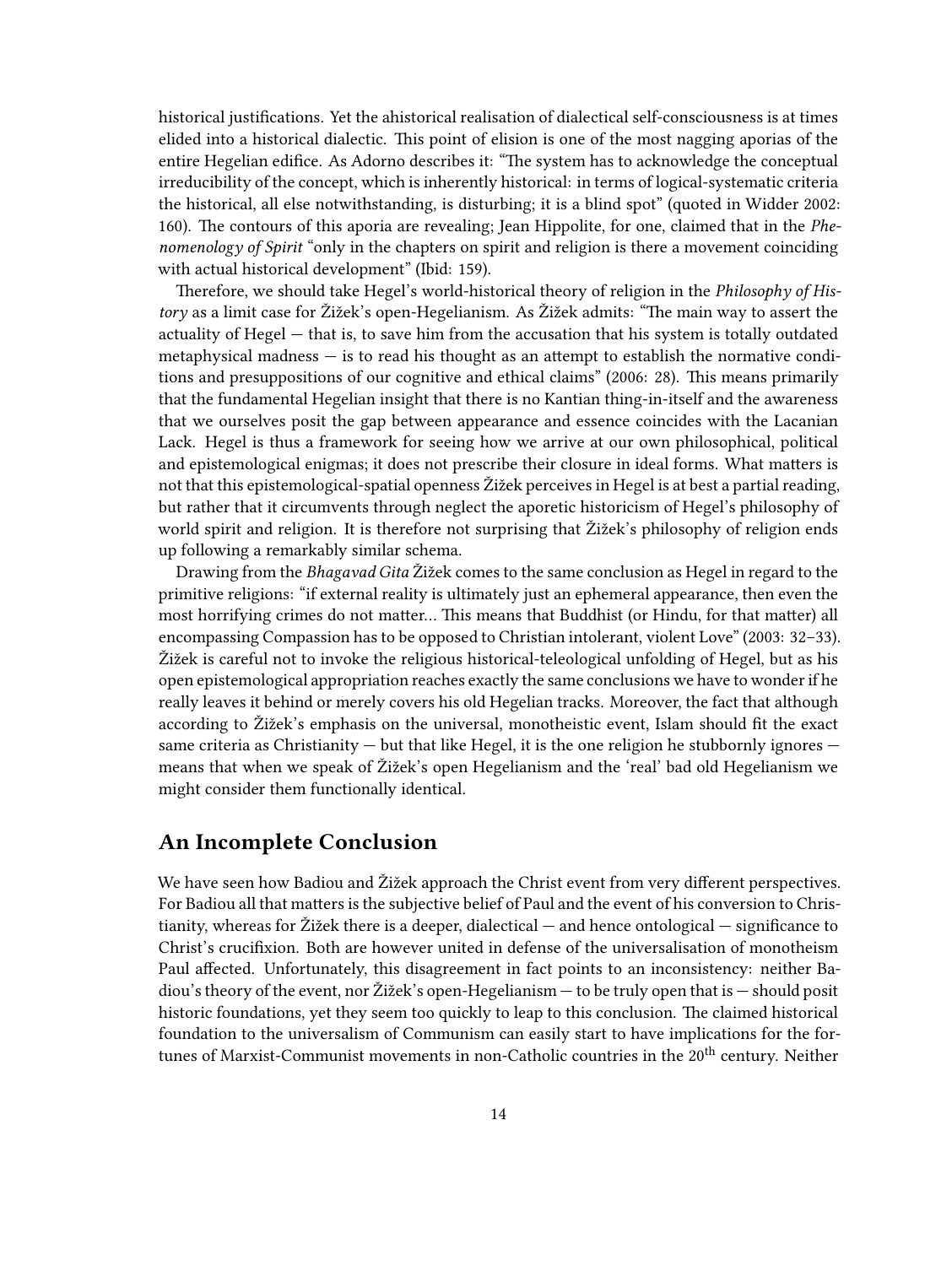Badiou nor Žižek has actually explored this consequence directly, and indeed it would even be counter-productive to their philosophical and political aims to do so; yet it seems an almost inevitable development of their work that Christian essentialism should creep into a retrospective assessment of the global, revolutionary movement — a task that at least Dayan Jayatilleka seems to already have picked up upon.

In Part 2 (forthcoming: *International Journal of Zizek Studies*, Vol 3.2) the Hegelian assumptions underwriting the religious teleology in Badiou and Žižek will become even clear as the limit case of Islam befuddles both their systems and their privileging of Christian universalism. Since both philosophers, like Hegel, have very little to say about Islam  $-$  even considering its current predominance in key theatres of anti-systemic resistance — the analysis will move beyond these writers to examine the philosophies of two of the most influential ideologues of the Iranian Revolution: Ayatollah Morteza Motahhari and Ali Shari'ati. Through these philosophers, and the way they appropriate a modernist, revolutionary conception of Islam, we will see the limitations of any proposed foundation of universalism, sharpening the critique so far discussed.

# <span id="page-14-0"></span>**References**

- Agamben, Giorgio. 2005. *The Time That Remains: A Commentary on the Letter to the Romans*. Chicago: Chicago University Press.
- Badiou, Alain. 2006. *Theoretical Writings*. London: Continuum.
- Badiou, Alain. 2005. *Being and Event*. London: Continuum.
- Badiou, Alain. 2003. *St. Paul: The Foundation of Universalism*. Stanford: Stanford University Press.
- Birckbeck College Conference. 2009. *On the Idea of Communism*. [online] Accessed 17/02/2009. <www.bbk.ac.uk/bih/news/communism>.
- Depoortere, Fredereiek. 2008*. Christ in Postmodern Philosophy: Gianni Vattimo, Rene Girard and Slavoj Žižek*. London: Continuum.
- Douzinas, Costas. 2007. "The Many Faces of Humanitarianism." *Parrhesia*. Number 2, 2007:  $1-28.$
- Gunkel, D. 2008 Jul 15. "Zizek and the Real Hegel." *International Journal of Zizek Studies* [Online] 2:2.
- Hardt, Michael and Negri, Antonio. 2000. *Empire*. Harvard: Harvard University Press.
- Hegel, G. W. F. 2001. *The Philosophy of History*. [online] Accessed 14/08/2008.
- Jayatilleka, Dayan. 2007. *Fidel's Ethics of Violence*. London: Pluto Press.
- Kirsch, Adam. 2008. "The Deadly Jester." *The New Republic*. [online] Accessed 10/02/2009 Mao Zedong. 2008. *On Practice and Contradiction*. London: Verso.
- Robertson, Ann. 2003. *The Philosophical Roots of the Marx-Bakunin Conflict*. [online] Accessed 14/02/2009.
- Sharma, Ash. 2007. "Materialism Today." *Dark Matter.* [online] Accessed.01/09/2008.
- Stace, W. T. 1955. *The Philosophy of Hegel: A Systematic Exposition.* Dover Publications.
- Widder, Nathan. 2002. *Genealogies of Difference*. Champaign: University of Illinois Press.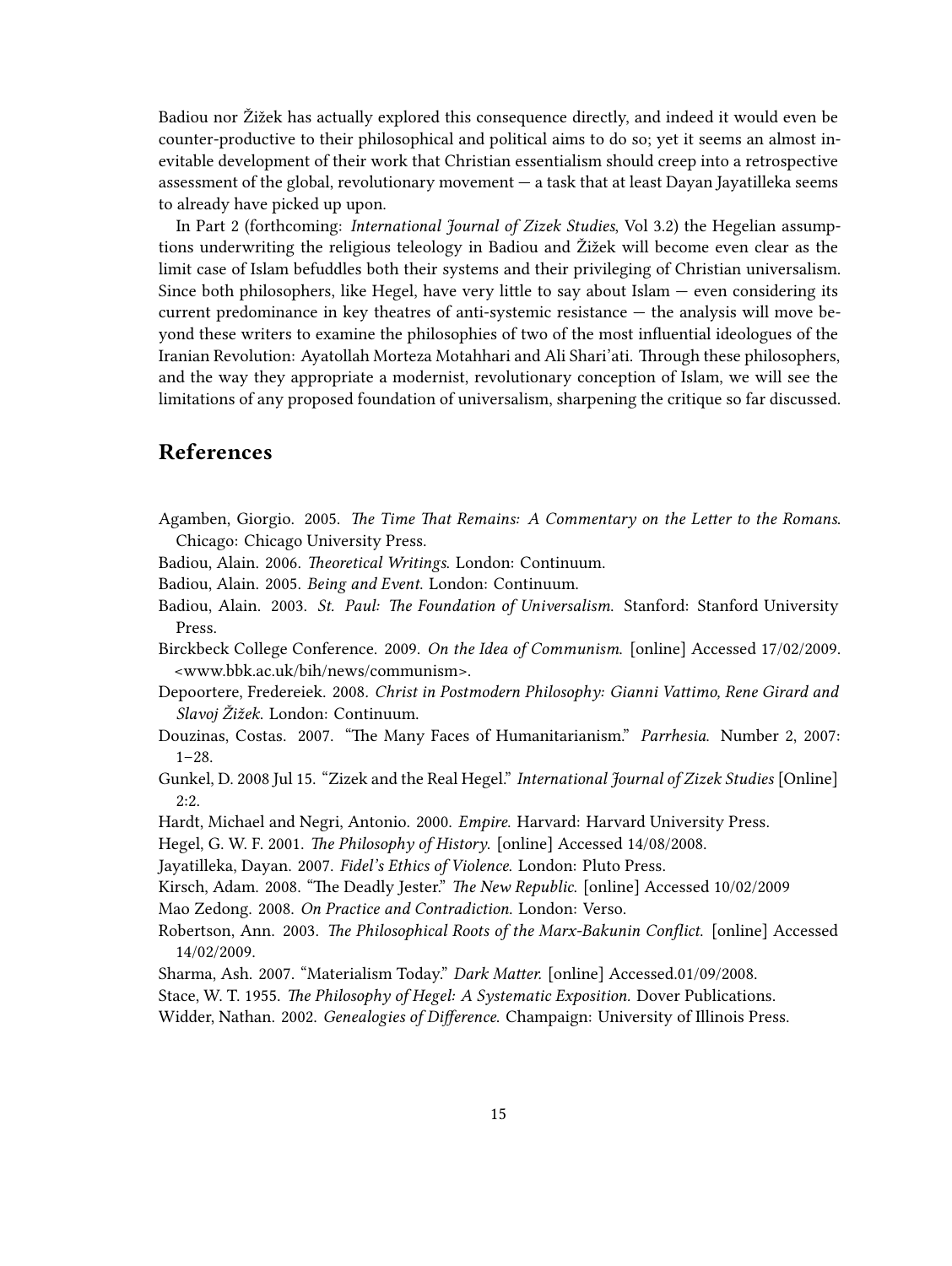- Žižek, Slavoj. 2007. "A Leninist Gesture Today: Against the Populist Temptation." In: *Lenin Reloaded: Towards a Politics of Truth*. Eds. Sebastian Budgen, Stathis Kouvelakis, and Slavoj Žižek. Durham and London: Duke University Press.
- Žižek, Slavoj. 2006. *The Parallax View*. London: MIT Press.
- Žižek, Slavoj. 2003. *The Puppet and the Dwarf: The Perverse Core of Christianity*. London: MIT Press.

Žižek, Slavoj. 2000. *The Ticklish Subject: The Absent Centre of Political Ontology*. London: Verso.

#### <span id="page-15-0"></span>**Part 2**

In Part 1 of this article we argued that Slavoj Žižek and Alain Badiou's account of the foundation of Communist universalism in the event of Christianity signals a number of inconsistencies immanent to their respective ontologies (Coombs 2009). For Slavoj Žižek it appears difficult to reconcile his touted open interpretation of Hegel with the ontological significance he accords to Christianity; whereas for Badiou, the 'foundation of universalism' attributed to St. Paul's militant 'truth procedure' of universalising the Christian faith and effecting a split with Judaism appears to contradict his ontology of inconsistent multiplicity, which denies historical or evental foundations. Still, this critique only takes us so far in undermining the 'Christian hegemony' of a certain school of 'post-modern' Communist theory. Instead, if we can demonstrate that even the conditions by which they violate their own systems are present elsewhere, then the essentialist platform of 'Paulian materialism' and its exclusivist foundations come to look even more shaky  $-$  shaky to the point of collapse. These conditions we can also find in Islam.<sup>6</sup>

Firstly, however, it is important to differentiate our argument from Ian Almond's *The New Orientalists* (2007) — the most prescient scholarship on the matter. Because although Almond manages to locate the spectre of Islam in post-modern philosophy from Nietzsche to Foucault, the pre-suppositions of his critique means it has the curious feature of bouncing back off his targets in the manner of an echo chamber. Unlike Edward Said's polemic against the colonial representation and construction of the Orient in his canonical *Orientalism* (1979), there is a post-modern twist in Almond's study that even Alain Badiou might find satisfying. What Almond traces is not so much the brutal violence of representation, but a lineage of *absence*, or 'ghostly demarcations', by which Islam asserts itself in the interstices and footnotes of post-modern philosophy. None of the philosophers in his study (we except here the authors Orhan Pamuk, Salman Rushie and Jorge Luis Borges) have ever made explicit claims to scholarship on Islam and have only discussed the religion at those points where it has intersected with 'Western affairs.' That includes Michel Foucault's fascination with Shiism in his reportage on the Iranian revolution; the simulacrum of Islam Jean Baudrillard found refracted in the Gulf War; and Slavoj Žižek's passing remarks on the religion in connection with 9/11 and the Iraq War. In regard to his chapter on Žižek, Almond

<sup>6</sup> A scholar of Islamic or Middle Eastern Studies will notice a rather erratic transliteration of Farsi and Arabic words and names into English in this article. This is because the sources cited in this piece use a multitude of different transliterations and owing to the fact that this author is not a scholar trained specifically within the field, adopting and rigorously following any one system would be needlessly time consuming and considered only of great consequence for a specialist. Since the aim of this article is to break down the barriers between contemporary continental philosophy and Islamic studies it is hoped that the arguments will suffice; even if technical conventions are sometimes flouted. This author has at least attempted to be consistent in his use of individual transliterated words and names throughout and for the sake of consistency has removed inter-syllabic marks, e.g. Shi'a becomes Shia etc.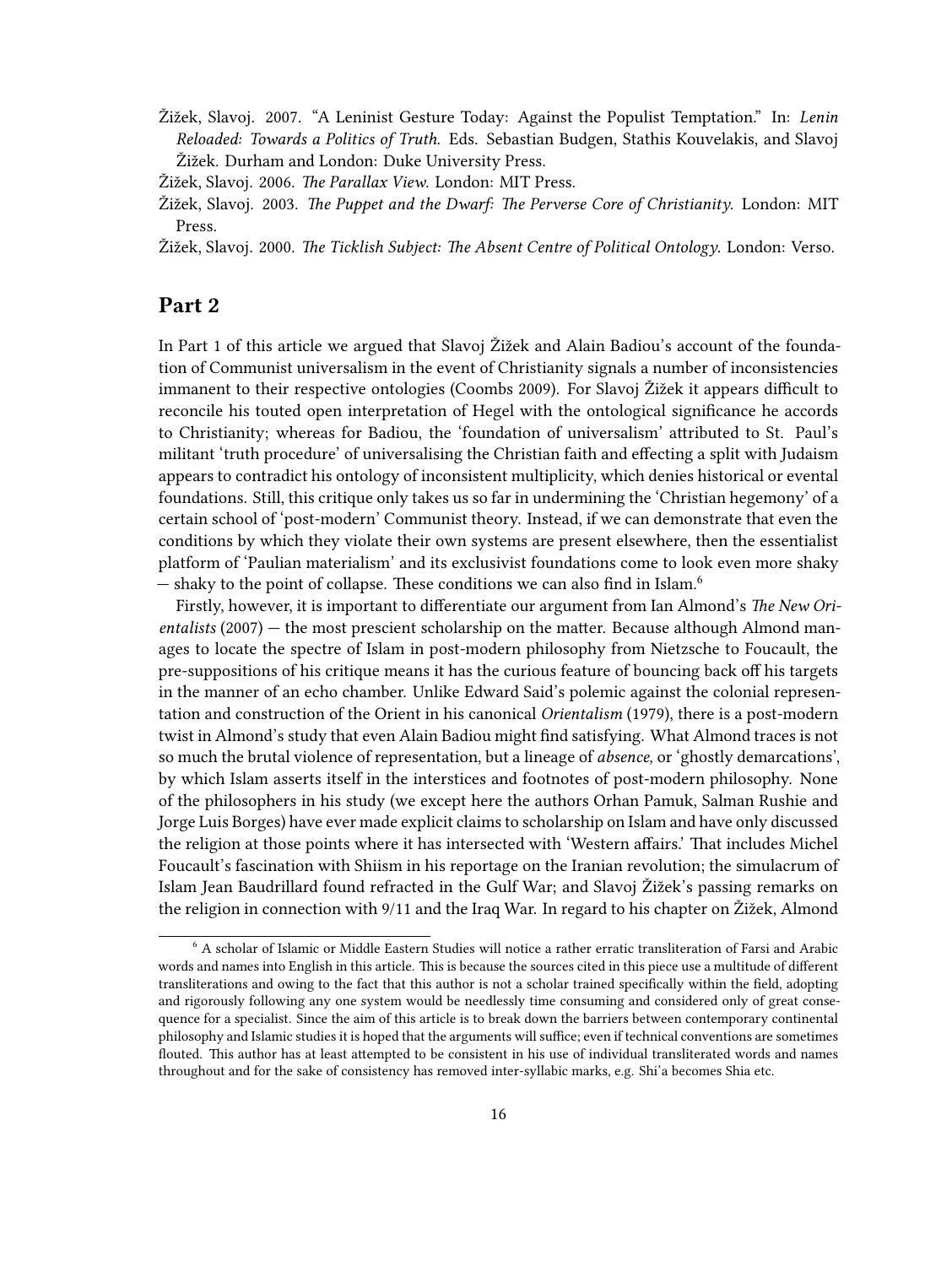writes "Islam is conspicuous by its absence" (ibid: 177) as well as being a "casualty of this 'other' Eurocentrism of Žižek's — the semantic denial of any ontological depth or even tangibility to the marginalized subject" (ibid: 183).

Unfortunately, this tension in Almond's critique never allows it to penetrate deeper than a genealogy of marginality. For the absence of the representation of Islam in Slavoj Žižek's work cannot at the same time be a great violence against it. And furthermore, when Almond argues that "in Žižek's work, if we scratch the skin of a Muslim, sooner or later we find a socialist underneath" this is because of Žižek's "considerations on the Jamesonian concept of the 'vanishing mediator' — the mechanism by which a belief may facilitate the emergence of another belief-system, and render itself obsolete in the process" (ibid: 191) — to which Žižek might simply reply: 'exactly'! Almond thus excoriates Žižek on the basis of a series of a priori assertions — i.e. the Eurocentrism of Hegelian philosophy and Lacanian psychoanalysis etc, and for the resulting lack of respect for the true Otherness of Islam; whilst at the same time bemoaning the absence of this Otherness in Žižek's representations of religions which are not Other to him. In other words, Almond's critique remains nested in the very ideology of multicultural inclusion and non-judgemental tolerance that Žižek has spent so much theoretical energy attempting to combat.

To draw a sharp contrast, what we are aiming for here is a different critique to Almond's in that we share many of the same principles as Badiou and Žižek, but rather see their Christian essentialism as a deviation from the tenets of their own systems, not just as an expression of their hopelessly Eurocentric gaze on the world.

In Part 1 of the article we saw the close affiliation of Badiou and Žižek's valorisation of Christianity's universalism with Hegel's exaltation of the 'Absolute religion' and for our purpose here again Hegel will be an important touch-point. The problem with Hegel we will explore is not necessarily the provincialism of his positioning of Islam under the 'Germanic World'; but rather, like in Badiou and Žižek's fleeting representations of Islam, the problem lies in Hegel's inability to see beyond the abstract idea of Islam to its actual particularities. But it is only by taking Hegel at his word that we can see the immanent inadequacy of his schematisation of Islam as a religion of purely abstract universality. Not because it represents an unacceptably malign value judgement (such a criticism would remain within the realm of non-judgemental multiculturalism and respect for Otherness); rather because the particular details of Islam actually contradict Hegel's judgement, even if we were to accept the truth of his criteria of judgement. This particularity is most notably expressed in the split between Sunni and Shia and what these splits have meant *in practice*for the politics and historicity of the religion. Further, once we see that the fact of this split forecloses any essentialist philosophical identity to Islam we also have the material by which to undermine any essentialist reading of Christianity at the foundation of universalism.

To strengthen the case, in the second part of this article, we examine two of the key ideologues of the Iranian revolution: Ayatollah Morteza Motahhari and Ali Shariati. Their debate and rivalry on the pre-revolutionary scene in Iran we will argue focuses on their differing interpretations of revolutionary Shia Islam: Motahhari's dialectical conception and Ali Shariati's militant, evental conception — which echoes Badiou's emphasis on Paul's truth procedure. Although sensitive to the fact that some may see the reading of the Sunni/Shia split through Hegel and the Mottahari/ Shariati debate through the dialectics/event split we have located in Badiou and Žižek as a form of transcription into 'Westernese'; in the spirit of Enlightenment and universality that this writer shares with the authors he is critiquing, this is considered not so important as highlighting some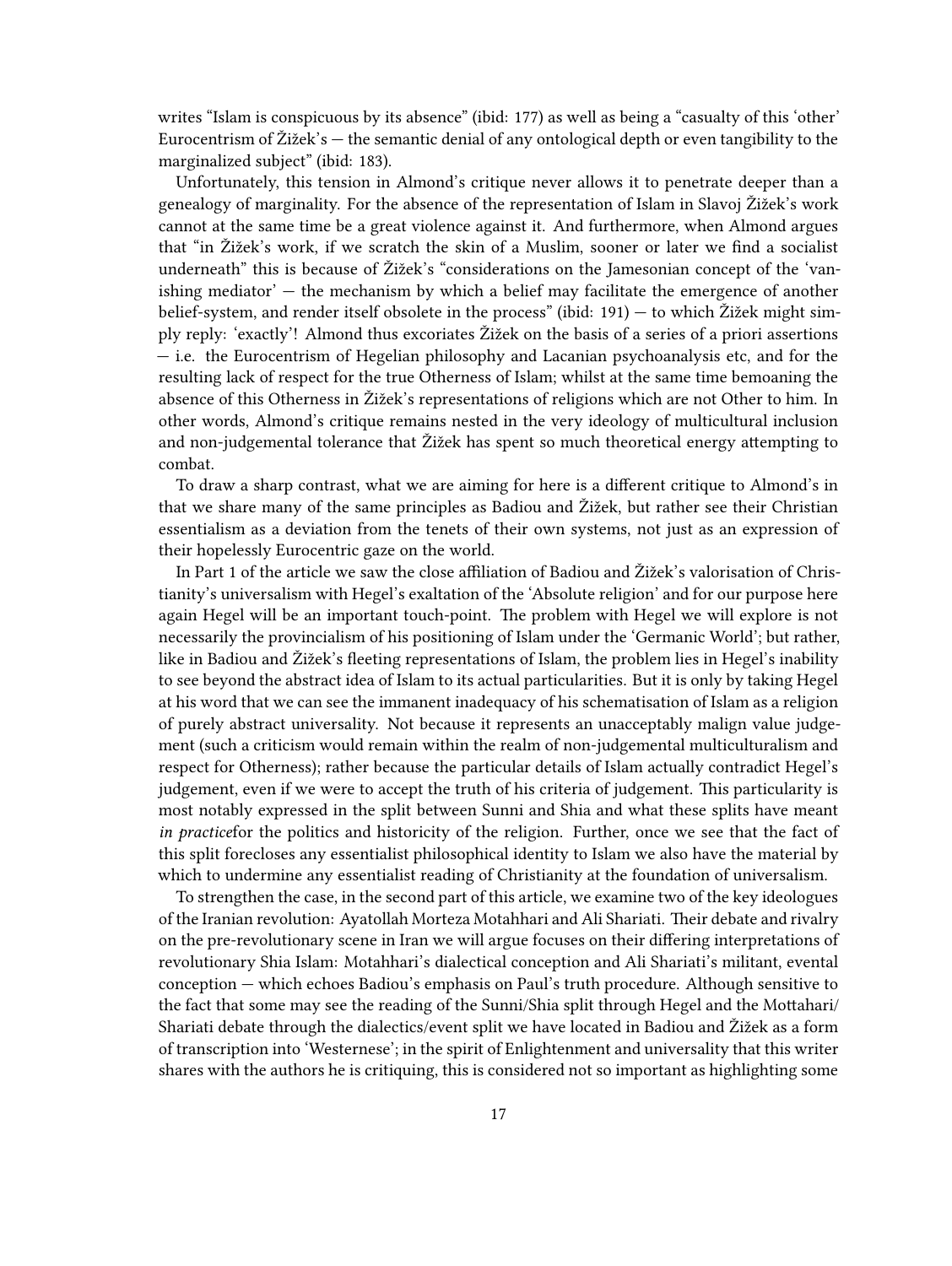of the shared philosophical problems of two of the world's universal religions. And more, we hope to demonstrate the respect and awe in the face of the supposed Otherness of Islam is part and parcel of the problem of how Christianity becomes essentialised and posited as a foundation by the exclusion of its counterpart universal religion.

# <span id="page-17-0"></span>**Hegel and Islam**

It is worth considering Hegel's reflections on Islam, not to snigger at their bold-faced Christian chauvinism, but to understand them as still implicit within the predominant understandings of Islam suppressed even within the non-judgemental, multiculturalist discursive framework: a framework forced to distinguish between 'moderates' and 'extremists', 'modernists' and 'fundamentalists' etc. For all the formal procedures of denouncing teleological thinking in contemporary culture, there is nevertheless the association of Christianity  $-$  or at least Protestantism  $$ as possessing the *telos* of secularism; and Islam, lumped in with Judaism and Hinduism etc., as being somehow stuck in the past, unable to secede itself into a true modernity.

This perspective is reflected in Hegelian teleology, where Islam is neither consigned as a more primitive religion, nor dialectically incorporated into any part of the unfolding of the Notion towards Christian perfection. As W.T.Stace remarks: "It is a very curious omission on Hegel's part that although he has numerous scattered references to the religion of Islam, he assigns it no place in his history of religion" (1955: 491). For Hegel Islam went further than any other religion in abstracting the unity of God into a universal One, the movement to which marks the increasing perfection of the world religions in the *Philosophy of History*. But whereas this process of extracting the divine into abstract universality has a dialectical necessity in the unfolding towards the Notion, Hegel claims that it is because of the extremity of the abstraction in Islam that particularity and the universal are unresolved into the higher individuality of Christian worship. In other words, without the recognition that the Son of God died on the cross, there remains an unresolved bridge between humanity and God that leaves the individual separated from divine unicity and mankind separated from realising that its destiny lies within itself. It is no wonder then that Islam is consigned to an awkward place under Part IV of his chronological world history, in the section on 'The German World', despite its origination in the 7<sup>th</sup> century AD. It represents what should have been a historical dead-end in the ascent towards the Notion, but its continuation can find no *telos* within itself — leading to its expected retreat in the twilight of history. Thus the excessive attachment of its believers to the faith acts as a roadblock to their development of the substantive basis of modern universality, requiring an anchor in individualism. This excess for Hegel has catastrophic consequences:

Subjectivity is here living and unlimited  $-$  an energy which enters into secular life with a purely negative purpose, and busies itself and interferes with the world, only in such a way as shall promote the pure adoration of the One. The object of Mahometan worship is purely intellectual; no image, no representation of Allah is tolerated. Mahomet is a prophet but still man — not elevated above human weaknesses. The leading features of Mahometanism involve this … so that the worship of the One remains the only bond by which the whole is capable of uniting. In this expansion, this active energy, all limits, all national and caste distinctions vanish; no particu-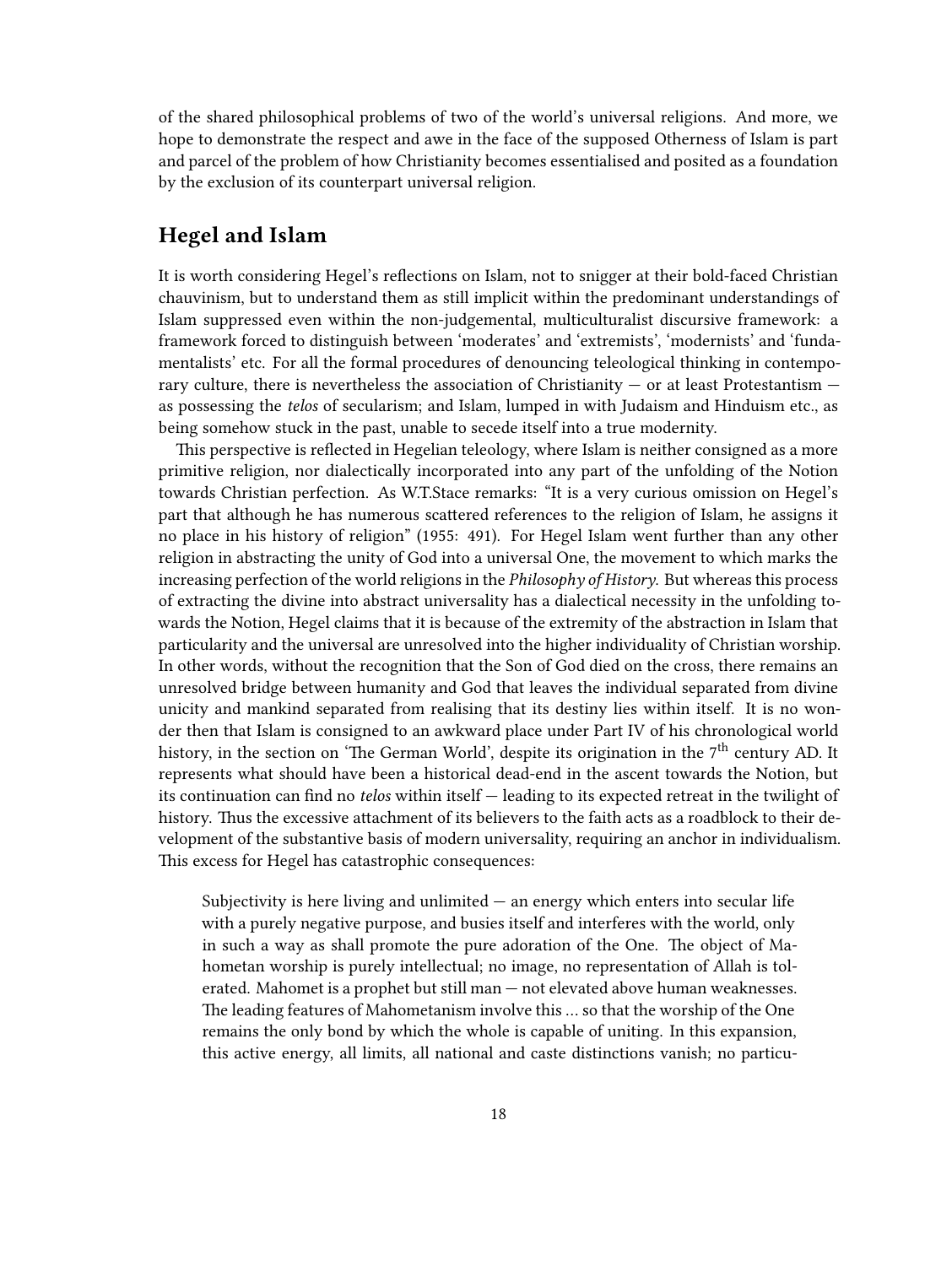lar race, political claim of birth or possession is regarded — only *man* as a*believer.* (Hegel 2001: 374)

Islam is correspondingly supposed to possess the same philosophical identity as the Terror in the French revolution. For Hegel, the dialectical necessity of the revolution — the replacement of the monarchy by bourgeois rulers — models a rational Christian ethos where the universal is concretised in the particular, or: "What is rational is actual; and what is actual is rational" (Hegel 1991: 20). However, Islam is foundationally closer to the quest for abstract unity in Jacobin Terror: "during which all differences of talents and authority were supposed to be cancelled out … because all institutions are incompatible with the abstract self-consciousness of equality" (ibid: 39). Hegel draws the parallel in logics:

Mahometanism was, at the same time, capable of the greatest elevation  $-$  an elevation free from all petty interests, and united with all the virtues that appertain to magnanimity and valor. *La religion et la terreur* were the principles in this case, as with Robespierre *la liberté et la terreur.* But real life is nevertheless concrete, and introduces particular aims; conquest leads to sovereignty and wealth… (Hegel 2001: 375)

As Hegel dedicates only five pages to what he calls Mahometanism (Islam) it is clear that his empirical knowledge is limited, or deliberately delimited. As may be the case for some readers, more extensive empirical background and comparisons are necessary. Most obviously, Mohammed, unlike Christ, never claimed to be a deity but solely a prophet. If we must speak in analogical terms — in a Badiouian phraseology for instance — we could say that Mohammed was both Christ *and* Paul, in that after the event of the prophecy he declared an internal fidelity to his own message and from that fidelity he himself established the protean Muslim community. But unlike Paul, Mohammed did not declare the rupture in the same sense. Islam, with Mohammed as its greatest prophet, was presented as the 'perfection' of the lineage of monotheistic faiths with its prophets including such Judeo-Christian familiars as Moses and Christ. Yet the dialectical language of 'perfection,' should not disguise the reality of rupture; the sudden revealed knowledge opening up the new and the militant truth procedure that concretised it.

After Mohammed's death, the early Islamic community was divided by almost two centuries of internal civil war (Halm 1991). There was nothing overwhelmingly territorial about this cleavage, although it did at times become carried by certain tribal rivalries between Caliphs. In the most significant split between Sunni and Shia, adherents to both creeds frequently existed alongside each other, even in the same Caliphal courts. Although Heinz Halm notes that "the Arabic word shia just means 'party'…" and that "Theological and dogmatic differences play a subordinate role in differentiating between Sunni and Shia" (ibid: 1–2), from a Hegelian perspective — Hegel beyond Hegel if you like — this is questionable. The unity of God, his Oneness eternally in opposition to the particularity of humanity, his 'purely intellectual' character as Hegel describes it, was undermined by the anthropomorphism of Shiism. Majid Fakhry argues: "we might safely assume that their anthropomorphism was dictated by the urge to ascribe a divine or semi divine status to the Imams, in whom according to the extreme Shiites God periodically became incarnate" (2004: 57–58). This 'urge' was perhaps historically determined.

The question of the succession of Mohammed was never adequately resolved in Islam. In response, the Kharijite movement of the 'first Islamic civil war' moved close to what Hegel de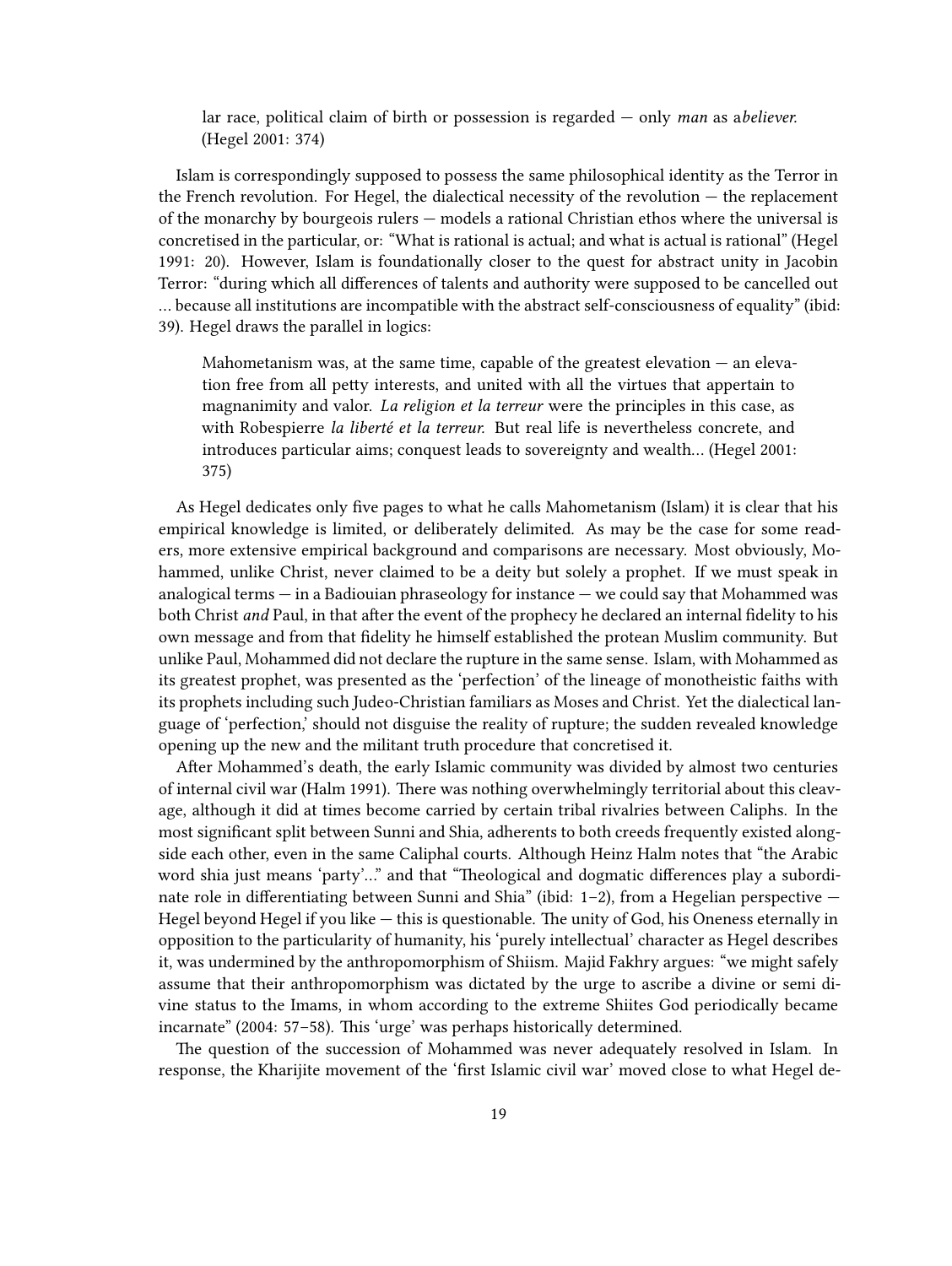scribes as abstract self-consciousness of equality. They advocated tyrannicide and waged a brutal civil war against the Caliphate, advocating the complete equality of access to God and the destruction of institutions of power, and denounced their Muslim enemies in a similar way to how Sayyid Qutb in the 1960s would rationalise Islamist terror against the all-pervasive *jahiliya* (ignorance) amongst fellow Muslims. Even now, in a direct genealogical link, the name of the Kharijites continues to be evoked in Egyptian public discourse to warn against the temptation of 'Islamic anarchism,' and the abuse of the label is so widespread in the Middle East that it is even denounced by Osama Bin Laden (2005: 224). Arguably, the dichotomy between supporting the status quo and the bloodthirsty, literalist anarchism of the Kharijites was ended by the death of the son of Mohammed's daughter Fatima's son Hussain in Kabala in 671 AD. It is with Hussain that Islam experienced its 'Christ moment', with his 'martyrdom' on the Euphrates beginning the anthropomorphic bridge between humankind and the One. Shiism as the central Islamic theology of resistance to the status quo gained prominence over the Kharijites; now opposition was grounded in real social imbrications, i.e. in the support for the leadership of the familial lineage of the Prophet.

Does all this mean that from a Hegelian perspective we could consider Shia Islam in the same dialectical genus as Christianity? Does this mean that although Sunni Islam could be considered the foundational provocateur of arbitrary despotism (tyranny) or the pursuit of unmediated abstract equality (Anarchism), in Shiism we can find a more acceptable Christianity-lite and thus an analogous foundation for Communist universalism? Perhaps, but such nonsensical dialectical insights only highlights the inadequacy of Hegelian teleology. From a Hegelianistic perspective the fact that Shiism did not develop through a dialectical sequence towards secularism would show that the religion remains essentially inscribed in teleology as a dead-end and can only continue unchanging and obscurantist, yet still bursting with the vitality that Christianity ceded to the Kingdom of Men.

# <span id="page-19-0"></span>**Žižek and Badiou on Islam**

According to Frederiek Depoortere, for Žižek, like Hegel, Islam took the wrong path of dialectical mediation, which explains why Žižek's "most important reference to it is in a footnote of On *Belief*, in which he states that Islam, in its attempt to synthesise Judaism and Christianity, 'ends up with the worst of both worlds'" (2008: 140). It is true, as Almond (2007) notes, that for Žižek Islam possesses a vitality unable to be recuperated into global capitalism with the ease of other religions (Tibetan Buddhism for instance); but still Žižek follows Hegel's limited understanding of Islam as possessing a fundamental ontological mistake — a teleological anomaly in 'world spirit' — which prohibits its overcoming. It seems, then, that the Hegelian schema is unable to account for the event of Islam, or comprehend the anthropomorphic event foundational to Shiism.

Problematically, from a Badiouian perspective things are not much better. In theory, it should not be difficult to consider the event of Mohammed's prophecies and the 'truth procedure' of establishing the Islamic community as an equivalent to the militant universalism of St. Paul. Considering the confusion in Western culture as to the meaning of the advent of Islam it is worth quoting Bernard Lewis on the matter  $-$  a scholar who, considering his tacit promotion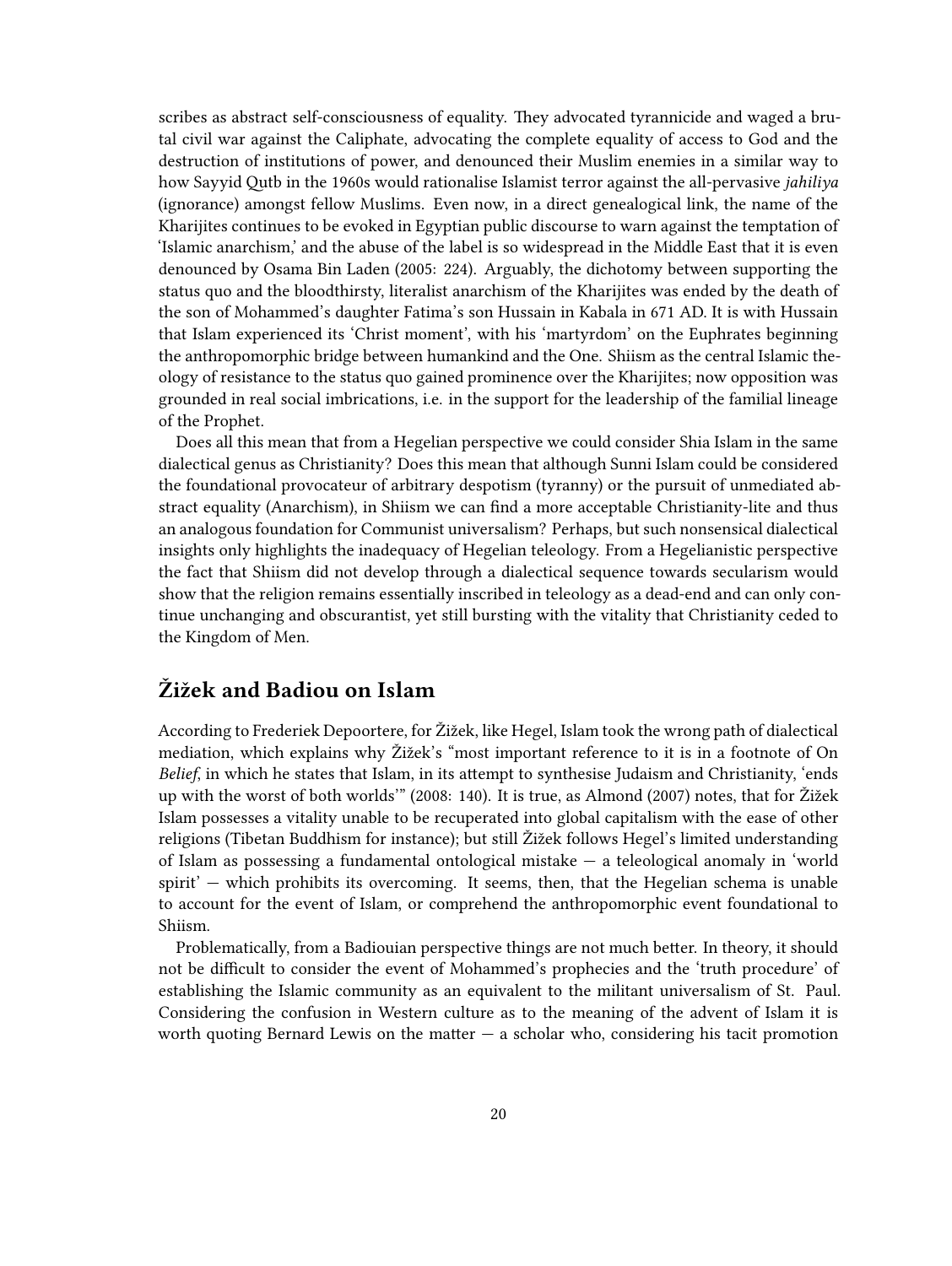of the *Clash of Civilizations* (1997) thesis with Samuel Huntington, can hardly be accused of Islamophilia:

In a profound sense the advent of Islam had itself been a kind of revolution. The new faith overwhelmed existing doctrines and churches, bringing not a third testament to add to the previous two, but a new scripture to supercede them… In Islam, as ideally conceived, there were to be no priests, no privileged orders or castes or estates of any kind… In Islam, unlike the ancient world, a slave was no longer a chattel but a person, with a recognized legal and moral status. Women, although still subject to polygamy and concubinage, were accorded property rights not equalled in the West until modern times. (1995: 72)

However, despite this revolutionary change, according to prominent Badiou scholar, Peter Hallward, Islam is exempted from being an event on the grounds that:

Though Muhammed's revelation certainly broke with the prevailing state of the situation, it was anything but an ephemeral anomaly whose very lack of definition would allow for the elaboration of open-ended fidelity. On the contrary, his words settled (in principle) every philosophical issue in advance. Islamic philosophy is generally not oriented toward the future composition of a still unknown truth, so much as "back-up" to an originally definitive (and subsequently obscured) sufficiency. (2003: 408)

Although we can agree with Hallward that the Quran is more mimetically prescriptive that the Bible, and particularly more so than the writings of Paul, it is nevertheless an exaggeration to draw a sharp contrast between an explorative, future-oriented Christian legacy and a backward-looking Islam; such extrapolations merely repeat the Hegelian line of Christianity as the 'Absolute religion' within a different philosophical framework. We might further ask, given the Badiouian ontology of inconsistent multiplicity how all issues can be settled in advance? If nothing else, the history of the religions shows that it is not difficult to perceive a multitude of factional splits in both Islam and Christianity, for example: the prevalence of neo-Platonism in both the philosophies of Christian medieval thinkers and in Islamic philosophy; the hermeneutic splits in both religions regarding the literalism of interpreting the book (the Ismailis, for one, proposed an esoteric reading); and the split between Sunni/Shia and Catholic/Protestant as a broadly analogous divide over the correct political and doctrinal authority  $-$  all of which throw doubt on the relevance of philosophical issues being settled 'in principle'. Rather, we could argue that the attachment of Muslims to factions of these splits indicates to us precisely that everything was not settled in advance; since if so the Quran as the uncontested, principal text should represent a clear guide. Concomitant to the closed space of Islam that Hallward supposes would be the absence of necessary ambiguities in order for subjects to articulate their fidelity to the event. Contra Hallward, though, the ex-post counter-propositional evidence shows us that once plugged into a Badiouian framework, the original event of Islam very much fit the categories.

Still, from the same Badiouian perspective — although not considered by either Badiou or scholars working with his ontology — Shiism looks to very much tarry with the negative. The demand for continuing leadership from the familial lineage of Mohammed appears to deny the demands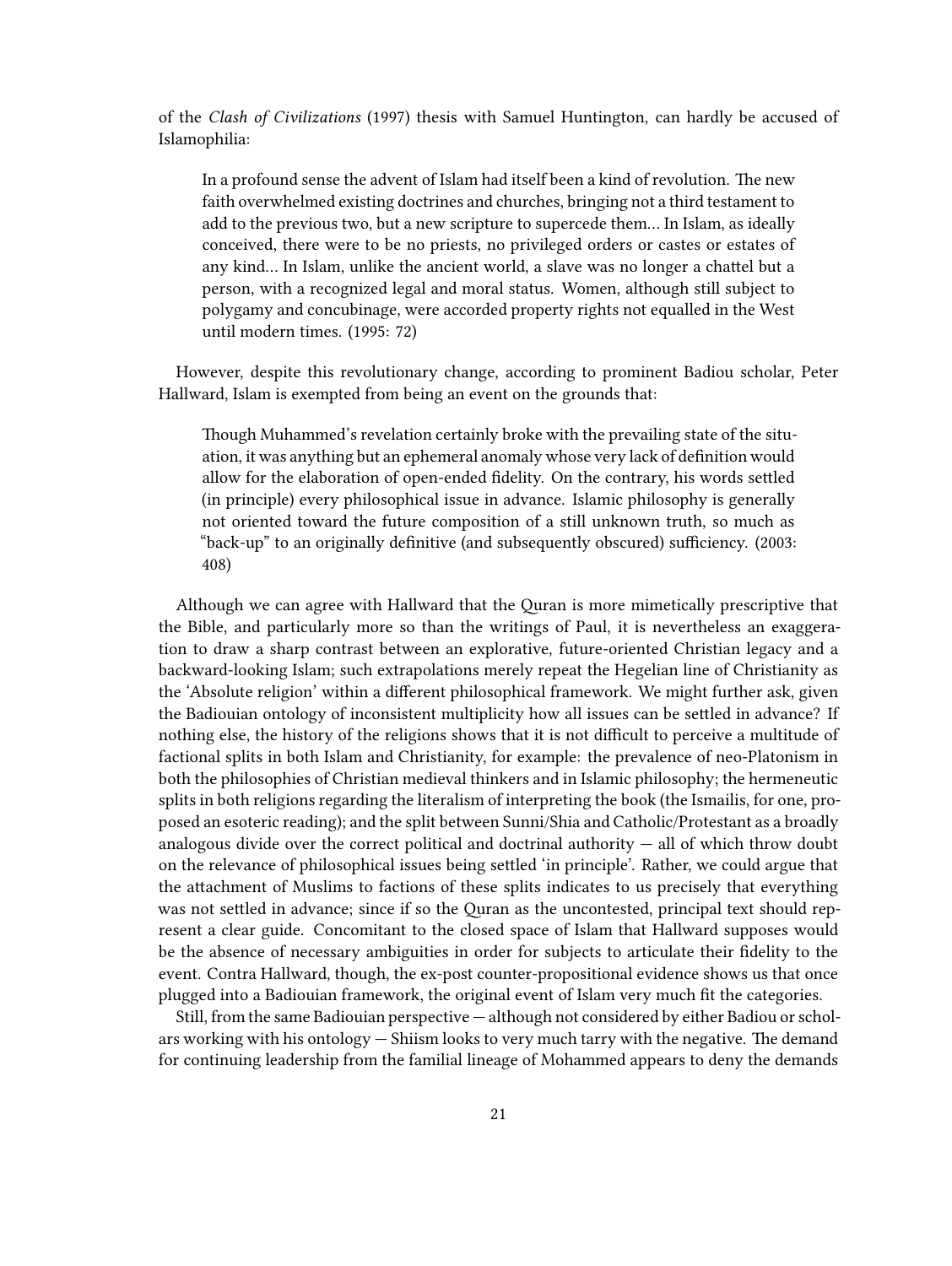of fidelity to an event by a free subject. Hussein's 'martyrdom' was also only with a great retroactive lag transformed into a foundational myth of Shiism and the process of the occultation of the 12<sup>th</sup> Imam did not unfold suddenly by the demands of an event, but as a dialectical reaction to both the oppression of the burgeoning Shiite faction and the degenerating logic of leadership by familial lineage over a long period of time (Halm 1991). From this perspective, it is not hard then to see Shiism as the ultimate religion of *ressentiment*. As Arshin Adib-Moghaddam observes: "Couldn't we point to the nobility of failure so central to Shi'i Islam and its foundational legends? … Is it a cultural coincidence that Iranians revere those members of the Prophet's household who have 'failed' in their political mission?" (2007: 186). Yet like with Hegel and Žižek, historicity is absent from the monolithic name of Islam presented by Badiou in his considerations on contemporary political Islam. In his eagerly anticipated follow-up to *Being & Event* (2005), the *Logics of Worlds* (2009), he denies that a progressive revolutionary subjectivity can arise from political Islam:

… it is in vain that one tries to elucidate genealogically contemporary political Islamism, in particular its ultra-reactionary variants, which rival the Westerners for the fruits of the petrol cartel through unprecedented criminal means. This political Islamism is a new manipulation of religion — from which it does not derive by any natural (or 'rational') inheritance — with the purpose of occulting the post-socialist present and countering, by means of a full Tradition or Law, the fragmentary attempts through which some try to reinvent emancipation. From this point of view, political Islamism is absolutely contemporary, both to the faithful subjects that produce the present of political experimentation, and to the reactive subjects that busy themselves with denying that ruptures are necessary in order to invent humanity worthy of the name, and who moreover flaunt the established order as the miraculous bearer of a continuous emancipation. Political Islamism is nothing but one of the subjectivated names of today's obscurantism. (cited in Toscano 2006: 29)

It is only an elementary exercise to join the dots between the hypothesis of the non-evental character of Islam and the obscurantism Badiou accuses political Islam of. Admittedly, the above characterisation does fit many, if not most, of the Islamist movements in the 20<sup>th</sup> and 21<sup>st</sup> century; but what is significant is the foreclosure of potentialities located in the foundations of the religion. For Žižek and Badiou, it is not just that contemporary political Islamists are obscurantist; it is that the very foundations of their religion (respective to the possibilities Christianity opened up) forecloses the possibility for an emancipatory opening on its own terms.

In sum, what allows Hegel, Žižek and Badiou to see what they like in Christianity — Christ's death and resurrection as the reversal of negativity into positivity for Hegel, or the pure positivity of Paul's fidelity to Christ's resurrection for Badiou — is the dualistic structure of Christianity that Islam does not share. But what exceeds both schemas and what renders these ever more obscene philosophical-theological abstractions redundant is change. Foundations only render themselves as foundations through dogmatism. It is not Christianity or Shiism that is foundationally positive or negative, but subjects' willingness to declare radical ruptures within or from these frameworks. What unites a Christian fundamentalist and an Islamic fundamentalist is the denial of the possibility of this rupture. That said it is worth considering the Iranian revolution of 1979 as the exemplary case impossible to understand within the rubric of the foreclosure of Islam's emanciatory potential proposed by Žižek, Badiou et al. Firstly, however, we need to forget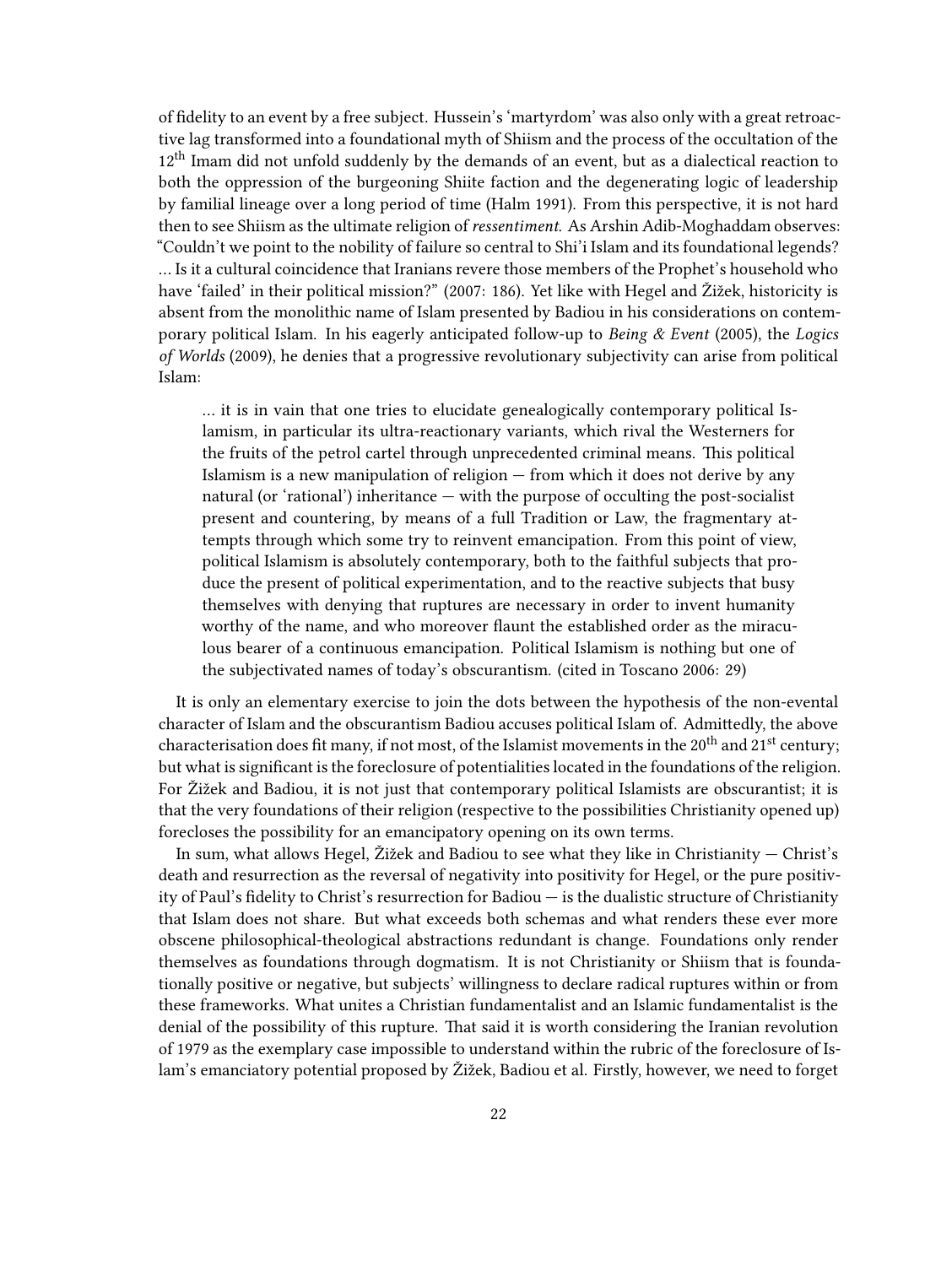those over-simplified narratives of the revolution popularised in the West; whereby either only a reactionary Islamic force was at work from the start, or where a pure left was crushed by an Islamic right in the revolution's aftermath.<sup>7</sup>

In reality, there was an inter-pollination of Western philosophy, Marxism and Islamic ideology throughout  $20<sup>th</sup>$ -century Iran, and the revolution should be seen as a culmination of that dialectic, as part the larger 'effective history' (to steal a piece of terminology from Gadamer) of the global revolutionary movement in the  $20<sup>th</sup>$  century. It is another indication of the circularity of Christian hegemony in Western Communist theory that generally there is seen to be no contradiction in the Catholicisation of Latin American Marxism through liberation theology, yet the rare cases of the Islamisation of Marxist theory are treated with comparative suspicion and neglect.

Because some may think the analysis to come is overly abstract by not treating Ayatollah Ruhollah Khomeini's central role in the revolution as our point of departure, it is worth observing that although he was the most important figure of the Iranian revolution — it's guiding force from exile and the grand jurist of the state following the establishment of the Islamic Republic — his philosophical writings are substantially less interesting than his charisma which allowed him to lord over the post-revolutionary state. Despite the intellectual milieu preceding the overthrow of the Pahlavi regime in Iran, his doctrine of the supreme jurist, allied to his morally and politically conservative interpretation of Islam, collapsed all the novelties introduced by the pre-revolutionary Islamist ideologues into a 'modernist-fundamentalist' programme (the paradoxical conjugation is necessary to differentiate Khomeini from the medieval Islamism of the Afghan Taliban). Khomeini's only novelty, excepting the idea of the grand jurist as one of only a quasi-original break from the state of the situation, was to re-orientate Iran from American puppet state to challenger for regional hegemony vis-à-vis the Western allied bloc. Khomeini's ideology, in this sense and more, can be seen just as transference of traditional Shiite *ressentiment*against the Sunni majority to the West.<sup>8</sup>

 $^7$  For more on the falsity of these distinctions and ambiguous differentiation between the left and the Islamists in Iran see my review essays of Ali Rahnema's biography of Ali Shariati (Coombs 2008) and of Maziar Behrooz's history of the left in Iran (Coombs 2008). Hamid Dabshi also notes in a very interesting passage: "In the Kablistic tradition, the Tudeh Party had its share of sacred numbers, the first and most essential of which was "Fifty-Three," the number of original Marxists who planted seeds that would later grow into the Tudeh Party" (2006: 15).

<sup>8</sup> Khomeini frames all his writings as a reaction to the conspiring, omnipotent 'West'; even the claim to the difference of Islamic jurisprudence from secular legal structures. In *Islamic Government* he argues: "What we are suffering from currently is that consequence of that misleading propaganda whose perpetrators got what they wanted and which has required us to exert a large effort to prove that Islam contains principles and rules for the formation of government" (Khomeini: 1979: 14). Khomeini's *ressentiment* follows a structure all too familiar to what Nietzsche needled as the 'slave mentality' in the*Genealogy of Morality.* Unable to affect a positive, constitutive force in its own right the slave can only demonise the master and turn against the positive force of life itself. Yet, as a revolutionary leader Khomeini excelled in tapping into constitutive anomie in society and turning the slave mentality into an active political force. The orchestration of the 40-day cycles of mourning to rally protestors to was not just an effective mobilisation technique but also induced what Giorgio Agamben (2005) also describes as the structure of messianic time in Christian eschatology. As Dabashi puts it: "During such recollections of historical memories, there occurs, as it were, a contraction of time, a bridging of the chronological gap. Ahistoricity means nothing" (2006: 421). Without ever explicitly stating it, Khomeini drew upon a deeply messianic expectation of redemption expected to be brought about by the return of the twelfth Imam, who in contrast to earlier Imams who were passive and peaceful … would be the one with the sword." And furthermore: "The appearance of the Mahdi Qa'im will be preceded by terrible signs" giving way to a state in which "Under the Mahdi's rule there will be paradise on earth." And following the death of Mahdi: "Shiite authors speculate that the resurrection of the dead and the Last Judgement will follow directly" (Halm 1991: 37–38). The forty-day cycles clearly anticipate and induce the experience of messianic time, with Khomeini's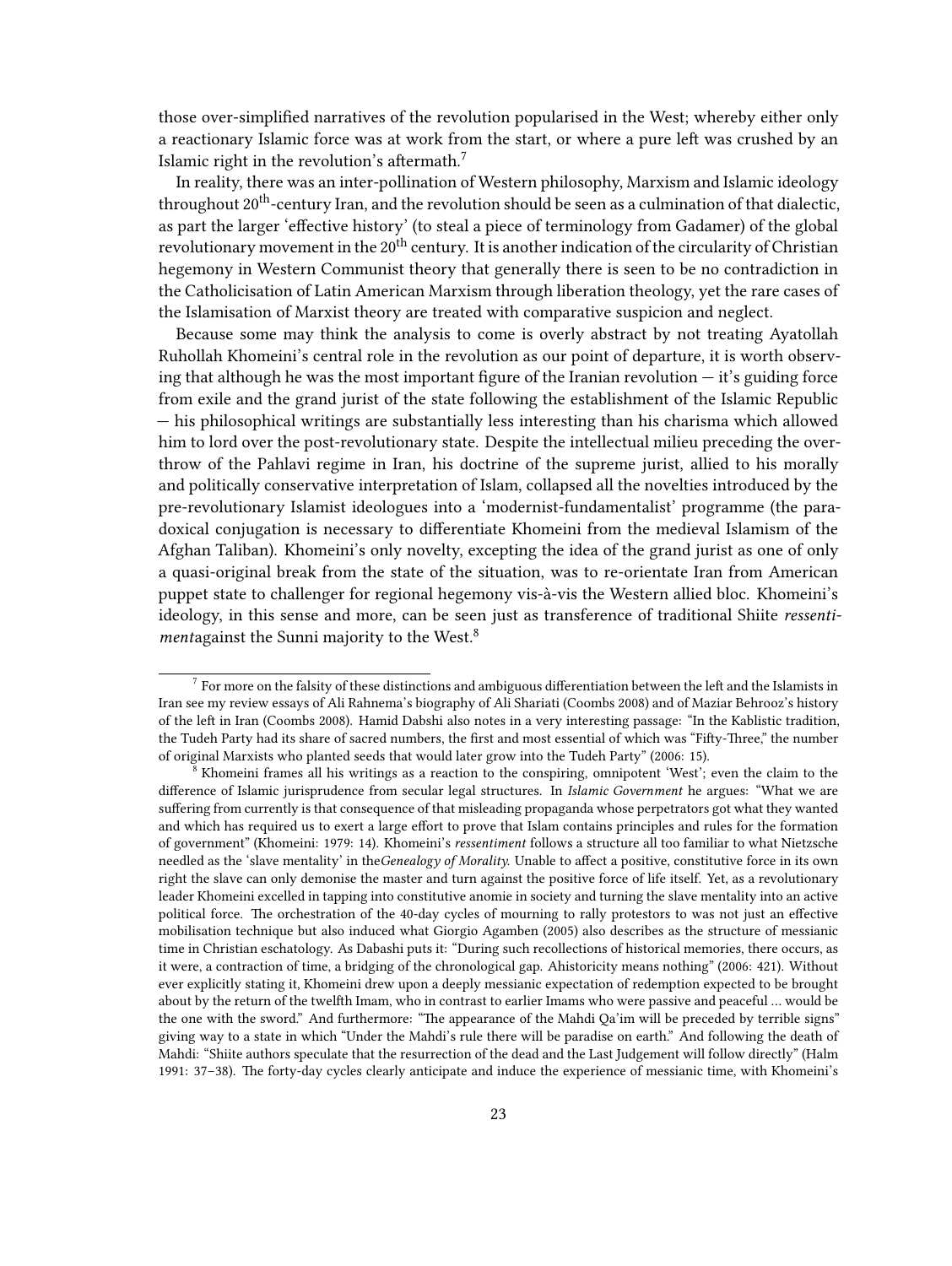Much more interesting are two of the 'vanishing mediators' of Iran's Islamic ideology: Morteza Motahhari and Ali Shariati. It is true that they are not the only mediators of the revolution to have vanished in the consolidation of the Islamic state: the Fidayeen and Mujahideen Marxist guerrilla groups were similarly purged and written out of Iran's official historiography. But for our purposes of examining the potentialities within Shia Islam it is the Islamic ideologues who help to best demonstrate  $-$  through their unrealised potentiality  $-$  the false exclusivity of Christian essentialism.

#### <span id="page-23-0"></span>**Revolutionary Rivals: Motahhari and Shariati**

Both Ayatollah Morteza Motahhari (1920–1979) and Ali Shariati (1933–1977) used Shiism's motifs as a tool in their revolutionary ideologies; yet, for all their similarities, they were voracious rivals. Their rivalry culminated in Motahhari being assassinated by an obscure faction called the Furquan, loyal to Shariati's ideas, after the fall of Shah's government. Many have noted the similarity of their revolutionary appropriation of Shiism and have implicitly reduced their rivalry to one of the differing audiences: for Shariati, urban, secular intellectuals; and for Mottahari the seminaries and devout. Hamid Dabashi places particular emphasis on their ideological affinity: "Their ideas may have occasionally appeared as if issued from two diverse political worldviews. But in their respective contributions to the making of 'the Islamic Ideology' they are part and parcel of the same revolutionary enterprise" (2006: 157). However, there are reasons why Motahhari's ideological legacy has been etched into the legitimating discourse of the post-revolutionary state and Shariati's has not. As Ali Rahnema recounts in his biography of Ali Shariati, in discussions with a bookseller in Tehran, the seller admitted was not sure if Shariati was a "Saint, or the devil himself" (Rahnema 2000). Without telling us the political persuasion of the bookseller, it could easily be read either way: the seller could either have been a secular reformist, or a pious Muslim, such is the ambiguity surrounding Shariati's thought. On the other hand, Ayatollah Khomeini publicly wept at Motahhari's funeral, and on the 28<sup>th</sup> anniversary of his death in 2007, Iranian President Mahmoud Ahmadinejad declared: "At present, a specific source of thoughts is manifested in Iran which is contributing to the development of all Muslim Nations. The secret behind our success and fulfilment of divine purposes is to continue the path of Ayatollah Motahhari." (Notes on Iran 2007)

Although we could reduce these differences to one of Motahhari's clerical authority chiming with the ideology of the grand jurist, it seems insufficient to account for the valorisation of Motahhari and the ambiguous mix of demonisation and cooption of Shariati by the Iranian establishment. Instead, it is their approach to Shiism and the clerical establishment which seems to orient the split. For whilst both were extremely critical of the state of Shiism and its inadequacy as a revolutionary ideology, Motahhari's was a dialectical, revolutionary Shiism that preserved

absence in exile and his philosophy of the grand jurist (philosopher-king) clearly striking parallels with the occulted  $12<sup>th</sup>$  Imam. The use of mourning cycles to induce a state of exception, where non-law and law are indistinguishable, has also been tracked back by Agamben to an institution of Roman law called the *iustium.* As he draws from the findings of a work by H.S.Versel, Agamben proposes "an analogy between the phenomenology of mourning — as attested to in the most diverse places by anthropological research — and periods of political crisis, in which social institutions and rules seems [sic] suddenly to dissolve" (2005b: 65). This is just one more example to help dissolve the sense of the absolute alterity of Shia Islam and its rituals, which Foucault, for one, seemingly fell under the spell of during his reportage for the *Corriera della Serra*.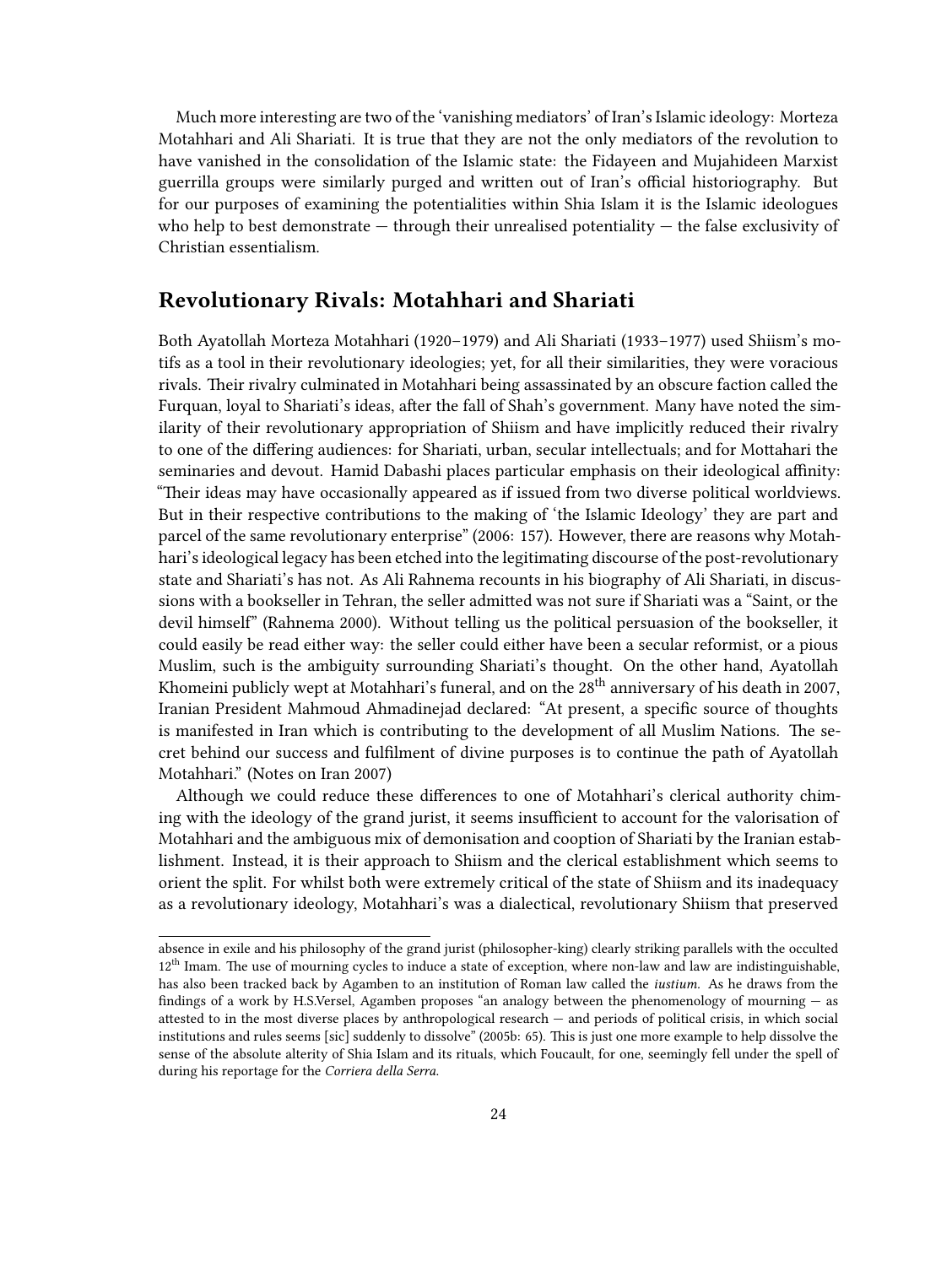its juridical tenets; whereas Shariati's Shia Islam was a heavily subtracted conception emphasising rebellion, equality and universality. As Dabashi puts it: "No one did more than Motahhari in legitimating this updated Shi'i juridical discourse. Shari'ati simply concocted his own modern discourse, totally outside of, and indeed antagonistic to, the Shi'i juridical hermeneutic circle" (2006: 201). The difference we should emphasise, then, is between the preservation of tradition in Mottahari's dialectical Shiism and the sheer invention of Shariati's.

Taking Motahhari first, this difference is not surprising when we consider that he was Ayatollah Khomeini's student, friend and later representative in Iran during exile. But he was not simply a mouthpiece. Motahhari's philosophical output exceeds Khomeini's by far, because it did not just engage in negating through *ressentiment* everything the West materially and philosophically stood for in his imagination (even if he did contribute he fair share to this discourse). He read Western philosophy, albeit imperfectly, and attempted to elevate theological scholastic discourse to equal academic philosophy. Both Motahhari and Ali Shari'ati's father, Mohammed Taqi-Shariati, were primarily conditioned by the rise of the Communist Tudeh party in the 1940s and the appeal of its Marxist, emancipatory alternative to traditional Shiite *ressentiment* amongst young urban intellectuals (Dabashi 2006; Rahnema 2000).<sup>9</sup>

Taqi-Shariati's foundation of the God Worshipping Socialists was a direct reaction to the Tudeh's propagation of Marxism, forcing the Islamic-left in Iran to engage with Marxism in order to adequately defend its positions against the ideologues of the Tudeh. From this first instance of negation, Islam and Marx in Iran were put into a dialectical relationship. Motahhari's intellectual development can most productively be seen in the tradition this relationship gave rise to. By attempting to negate the disenchanted world of secular Marxism, Motahhari's own discourse ended up sounding awfully similar to the objects of his consternation. This was not against his wishes, however, because this lexicographic transcription and smattering of sometimes critical, sometimes cooptive, references to Plato, Aquinas, Kant and Hegel served its ideological purpose to make political Islam resonate amongst modernist revolutionaries in the country. Foremost was his attempt to reconfigure Shiism from being a religion of *ressentiment* and weakness to one of strength and revolution; and in the process he had to challenge orthodox historical and religious doctrine. Dabashi tells us: "He had to rid Islam of all apparent signs of misery and passivity. For this reason, he severely admonished his audience for chanting, commiserating, and self-flagellating. He went as far as to challenge the authenticity of the canonical reports that Imam al-Husayn's household actually came to Karbala on the occasion of his martyrdom" (2006: 176). And along these lines he redefined asceticism, as it ought to be: "The astonishing resistance of the Viet Kong is due to that which in Islam is called 'the lightness of one's necessities.' A Viet Kong can go on for days in hideouts and continue to fight on a fistful of rice" (Motahhari cited in Dabashi 2006: 193). The hermeneutic challenge of attempting to square Shiism with the demands of modernist revolutionary discourse and practice made him go out of his way in the practice of hermeneutically revising Shia Islam. For instance, against the injunction that the Quran stipulates that only Muslims (in the masculine tense) should seek knowledge, "he then produces an extraordinary explanation in a footnote where he argues that the Arabic masculine noun "Muslim" stands for both the masculine and feminine genders" (ibid: 205). In other words,

<sup>&</sup>lt;sup>9</sup> It is important to mention this relationship between Motahhari and Ali Shariati early on to make clear some of their similar allegiances and also the political significance of their later rivalry. This rivalry culminated in followers of Shariati, in the breakaway Mujahideen organisation, the *Furquan,* murdering Motahhari after the fall of the Shah.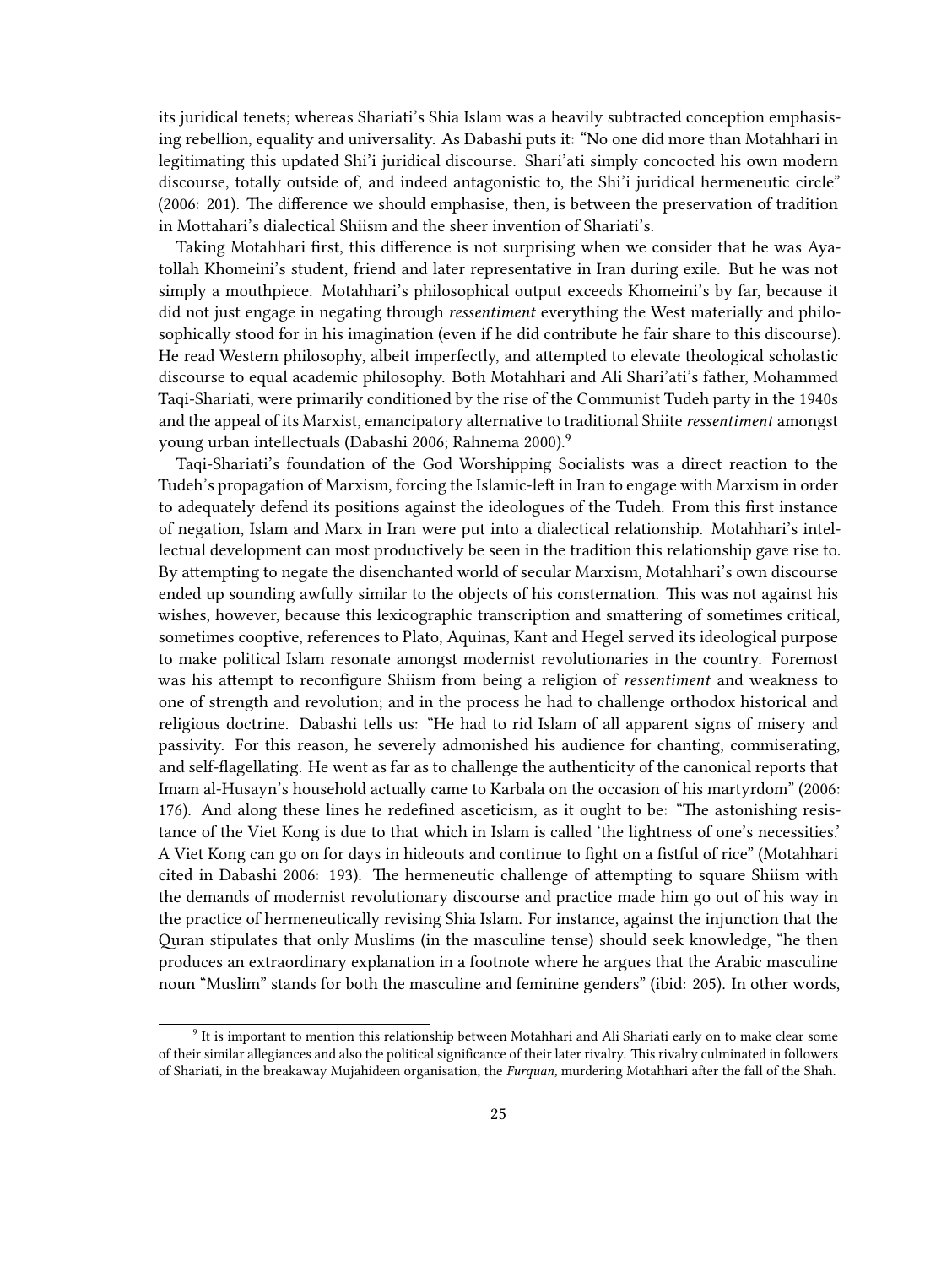for all its radicality, his theoretical practice operated within the hermeneutic contours of Shiite juridical tenets and points of reference — stretching them as far as possible from traditional understandings to ones based on the primacy of rational deduction.

That is also not to say Motahhari's discourse was a solely superficial exercise of the accommodation of two contradictory world-views. In attempting to undermine the Tudeh's variety of scientific Marxism Motahhari also wittingly or not adopted what could be called a quasi-Hegelian Islamist perspective. For instance, in *Spiritual Discourses*Shiite mythology is represented according to a phenomenology and ethical schema recognisably Hegelian in its emphasis on the universal and the recognition of the self-same identity of difference:

Is it a class feeling which makes us think of ourselves as belonging to the group of martyrs of Kabala and dislike Yazid and Shimr as we dislike our enemies? Do we project our feelings of sympathy or hatred on to each group respectively, while in truth both are related to ourselves? … On the contrary you may look at it from a different angle which is not personal and individual but is related to the whole of humanity in which there is no question of personal dislike but the truth. There your connection with the martyrs in your praise, and your dislike of their enemies, is not personal but general and universal. (Motahhari 1986: 22)

In this schema Motahhari argues that all positions are just relative, and thus incomplete, judgements except when viewed from the totality of the Whole. In referring to the Shiites, the substitution of religious sect, or faction, with 'class' is the curiosity of greatest interest. It is true as Dabashi (2006) claims that Motahhari's readings of Marx were limited by the range of Persian translations and the absence of a developed intellectual environment in the seminaries equipped to discuss such topics. Nevertheless, although his reading of class as a form of identity in opposition to totality is flawed according to a properly Marxist reading, the point is that he implicitly seeks to undermine Marxism here by equating class with exclusionary Shiite identarianism. Therefore, Shiism as a singular perspective or force of *ressentiment* is also rendered inadequate; the only truth to Shiism becomes that which meets the standards of the universal. Motahhari's mission is thus to appropriate for Islam this rational, universal perspective and vice-versa. He asks for example: "why do we think of Hadrat Ali, peace be upon him, is a perfect human being? Because he felt society's pain, and his 'I' had become 'We'. He was a limb or organ of a whole body" (1986: 10). The twin necessities of revising Shiism to fit the standards of the universal and provide an ideologically adequate theology of revolution forces Motahhari to negate common Shiite precepts. The movement within Mottahari's hermeneutic reinscription of Shiism creates a dialectical event that opens the possibility of the new; a rupture impossible for functionalist fundamentalists like Khomeini to imagine.

To give another example of how he fundamentally questions received Islamic doctrine, in *Man and His Destiny* Motahhari turns to the ever-contentious issue of pre-destination (fate) in Islamic philosophy. The core problem is that owing to Shiism's belief in the destined return of the 12th Imam there has always been a concomitant sympathy for the Asharite idea of predestination, which also became Sunni orthodoxy after the fall of the Mutazilites (Fakhry 2004). The Asharite doctrine, in contrast to the rationalist Mutazilite school of thought, curtails the possibility of human freedom because of "God's absolute omnipotence and sovereignty in the world and the finality of his moral and religious decrees" in which "the human agent plays no part in the drama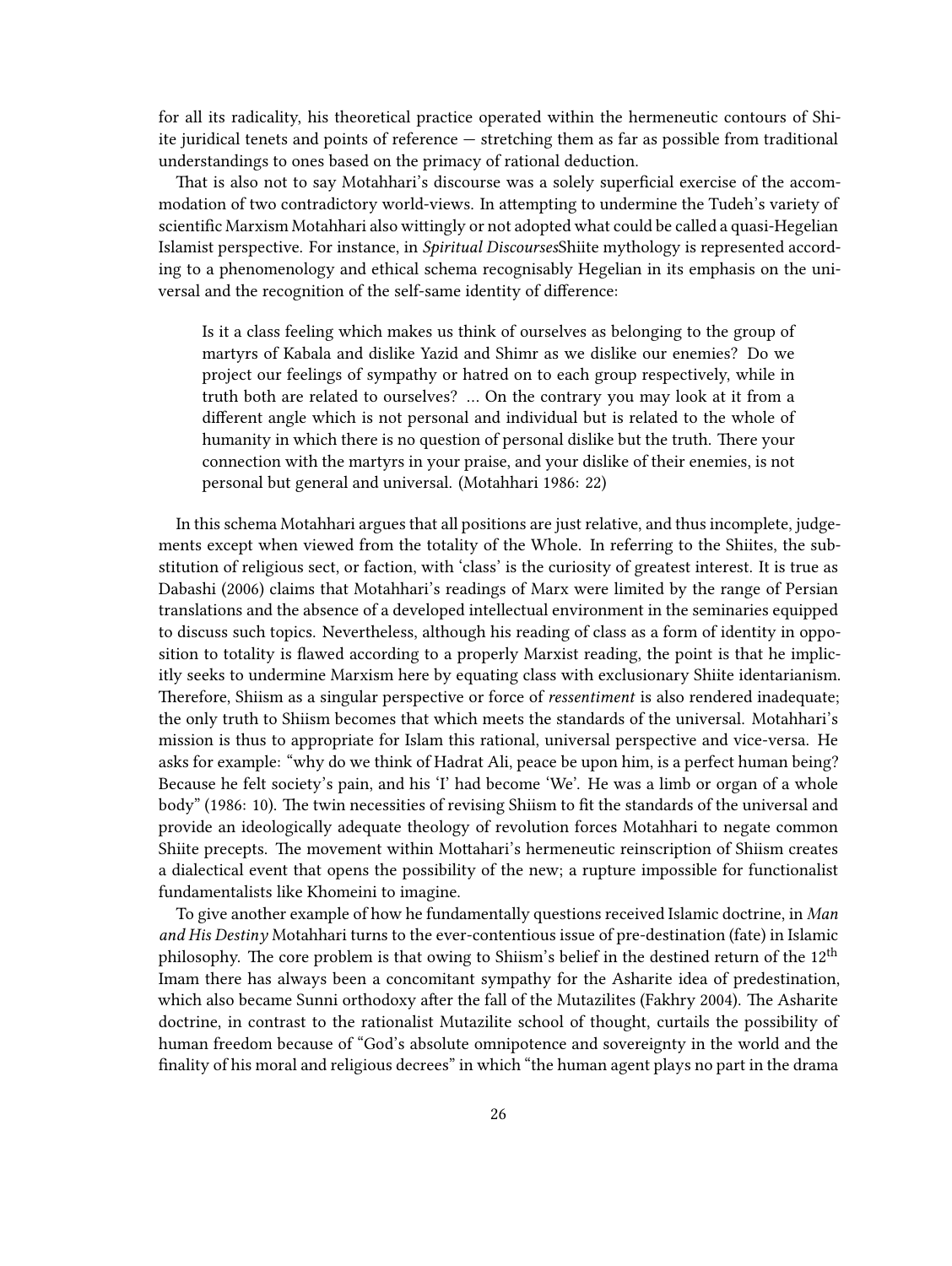of choosing or doing and reaps none of the moral or religious fruits accruing from such initiative" (ibid: 210–211). The problematic of humankind's free will and divine predestination, although seeming an interminable religious question, is not all that different from Marx's famous difficulty with incorporating voluntarism in his otherwise teleological communist worldview.<sup>10</sup> Likewise for Motahhari, it is important from a revolutionary, ideological point of view to discredit divine predestination and create an active conception of Shiite doctrine. On this issue he takes a different position on the conventional dichotomy between destiny and free will; attempting a transcendental critique of the dichotomy in regard to conventional Quranic exegesis on the matter:

The reason why the two sets of these verses are considered to be conflicting is that the scholastic theologians and some commentators of the Qur'an think that destiny implies that man is not free. According to them destiny and liberty are mutually inconsistent. They argue that the fact that everything is within the Knowledge of Allah means that everything has been predetermined by Him… Now let us see if it is feasible to have a third view which may resolve the apparent conflict between the belief in fate and destiny on the one hand and Allah's Omnipotence and His Omniscience on the other. If we can find such a proposition there will be no need of interpreting any set of the Qur'anic verses. (Motahhari 2008: part 1)

Motahhari proceeds by dividing the concept of destiny into two: "It appears that there are two kinds of fate and destiny, one inevitable and unalterable and the other non-inevitable and alterable" (ibid). The dialectical movement begins. Motahhari goes on to infer from this something remarkable: destiny cannot be changed except by a change in a destiny itself — it divides itself internally in a sequence of self-negations — and in that complex change in destiny human agency inserts itself. It is worth quoting again at length to make clear the profundity of Motahhari's deduction:

Hence, a change of destiny in the sense that any factor can go against what has been divinely ordained or what the law of causation necessitates, is impossible… But a change in destiny in the sense that the factor bringing about the change should itself be a manifestation of what Allah has decreed, is possible. Though it may look rather queer, it is a fact that the destiny can be changed by another destiny… It may look more surprising if we think of the divine aspect of fate and destiny, for a change in this aspect implies a change in the celestial world, in the angelic tablets and books and in the Divine Knowledge. So can Allah's Knowledge still undergo a change? The surprise reaches its height when we admit that certain terrestrial affairs, especially human will and actions cause changes in the celestial world and the angelic record. (Motahhari 2008: part 5)

<sup>10</sup> In the *18th Brumaire of Louis Bonaparte* Marx's answer: "Men make their own history, but they do not make it as they please; they do not make it under self-selected circumstances, but under circumstances existing already, given and transmitted from the past" (Marx 1963: 15) is a compromise of ideological significance. Of course, it is impossible for anyone to actually live their lives believing at every moment their choices are predestined. Even if the intellectual position of predestination is not strictly irrefutable, the fact that we need to operate 'as if' we have free will makes the question more significantly that of affecting a tendency amongst those who hold the opposing position: i.e. those that believe in predestination are more likely to be apathetic about changing the world.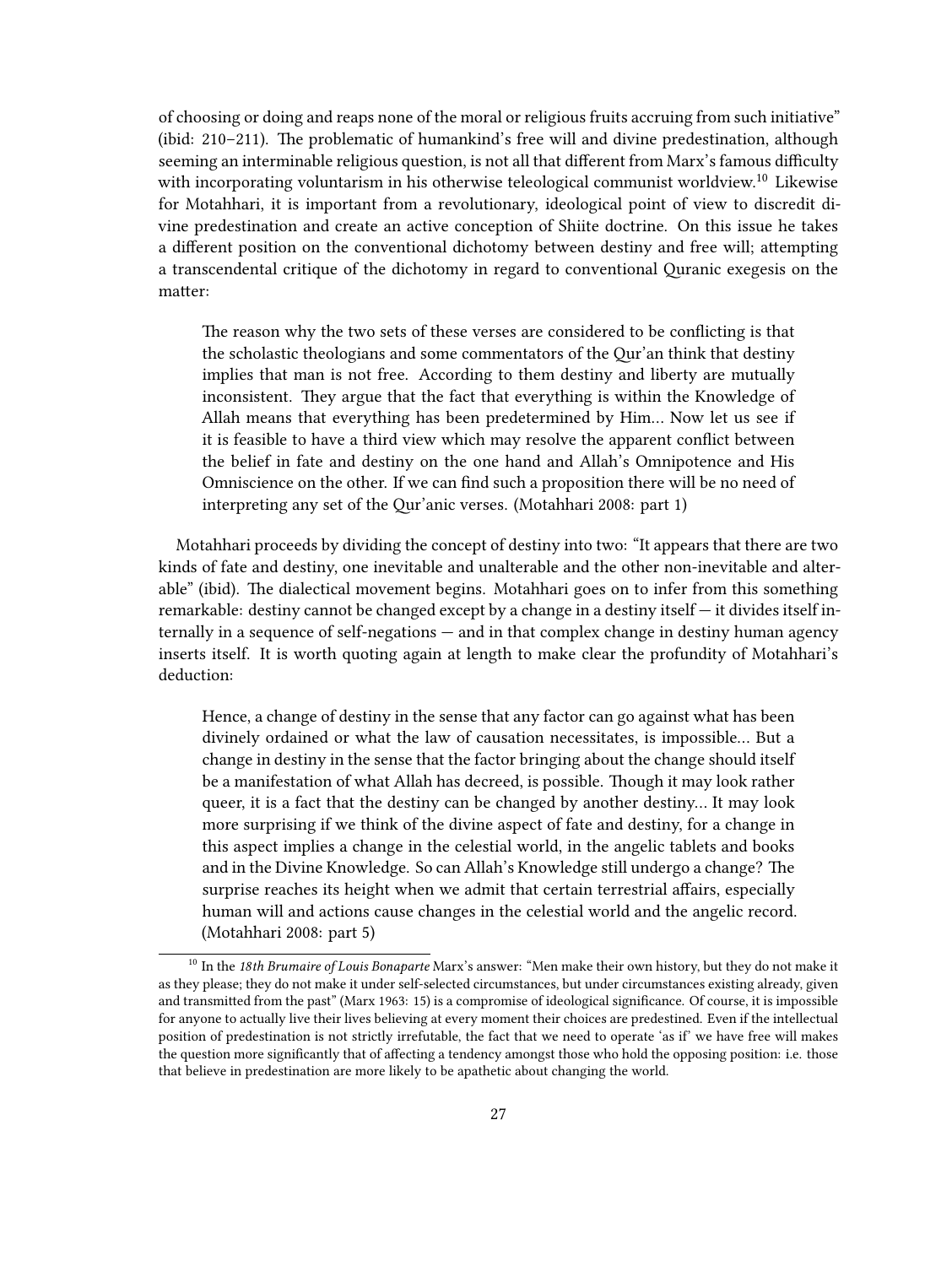In other words: humankind affects Allah's knowledge, it affects the internal orientation of the celestial world and it renders obsolete any conception of eternal Law. And all this is deduced explicitly not from Quranic exegesis but through the strictures of logic itself. Further, does not the *telos* of this argument also imply that with the culmination of humankind's will the celestial is subsumed entirely? If so, is this not something like the Hegelian subsumsion of God by *Geist* from an Islamic perspective? Is this what allows Motahhari to claim: "The human being is the goal of the universe whether the earth is the centre of the universe or not. What does the phrase 'goal of the universe mean?' It means that nature moves in a certain direction in its evolutionary course whether we consider the human being a spontaneously created being or a continuation of other animal species" (Motahhari 1986: 20) Morteza Motahhari, Ayatollah Khomeini's right hand man in Iran, emerges as an ultra-humanist Islamic revisionist.

The Quran is negated as the eternal source of knowledge and humankind emerges as the end point of the evolution of thought and will in the world. Still, the path to this dialectical event, owing as it does from a series of dialectical inductions from hermeneutical juridical analysis, contains within it the necessity of the negated precepts. The event in Motahhari's thought, no matter the radicality of its deductions and propositions, is ultimately tied to the authority of the hermeneutic circle, even if he occasionally appears to cast aside exegesis in favour of rationality. This fundamental philosophical difference is what separates Motahhari from Ali Shariati. Although they collaborated for some time in Husainiyya Ishad, Motahhari withdrew prematurely in 1971, unable to rival Shariati's popularity and shocked by the unorthodoxy of his appropriation of Islam (Martin 2000: 79). Shariati proposed a political Islam neither fundamentalist, nor that of a dialectical convergence of Marx and Islam, but an Islam capable of generating the new itself entirely free of external determinations. Or, in other words: a political Islam bearing all the hallmarks of a Badiouian event.

## <span id="page-27-0"></span>**The Event of Shariati's Islam**

As we have discussed, Shariati's political genesis was the dialectical relationship between Marx and Islam initiated in Iran, a theoretical conjuncture shared by Motahhari and his father Taqi-Shariati; i.e. attempting to negate Marxism for Islam by dialectically subsuming Marxism within Islam. But therein lies the problem. Although Motahhari's dialectical hermeneutics creates the new, it is a new internal to its precepts, it is not a radical rupture as such. On the other hand, Shariati's break from this tradition was most obviously manifest after studying in Paris in 1959, where he was exposed to the heady environment of social self-criticism and intellectualism. Studying under the French orientalist Louis Massignon Shariati learnt about aspects of his own Persian culture and Islam that he was unaware of himself. And from Frantz Fanon and Jean-Paul Sartre he learned of the latest developments in the fusion of existentialism and 'Third World' revolutionary theory. Thus began the productive inter-pollination of theories that has typically been described as his eclecticism, or strategic Leninism. Ali Rahnema, for one, claims him as a "first class eclectic, he was part Muslim, part Christian, part Jew, part Buddhist, part Mazdaki, part Sufi, part heretic, part existentialist, part humanist and part sceptic" (2000: 370). But just as Motahhari's quasi-Hegelian interpretation of Shiism has gone unnoticed, there has conversely been a lack of theoretical exegesis of Shariati's method. Eclecticism implies that all ideas are held simultaneously regardless of their epistemological or ontological contradictions.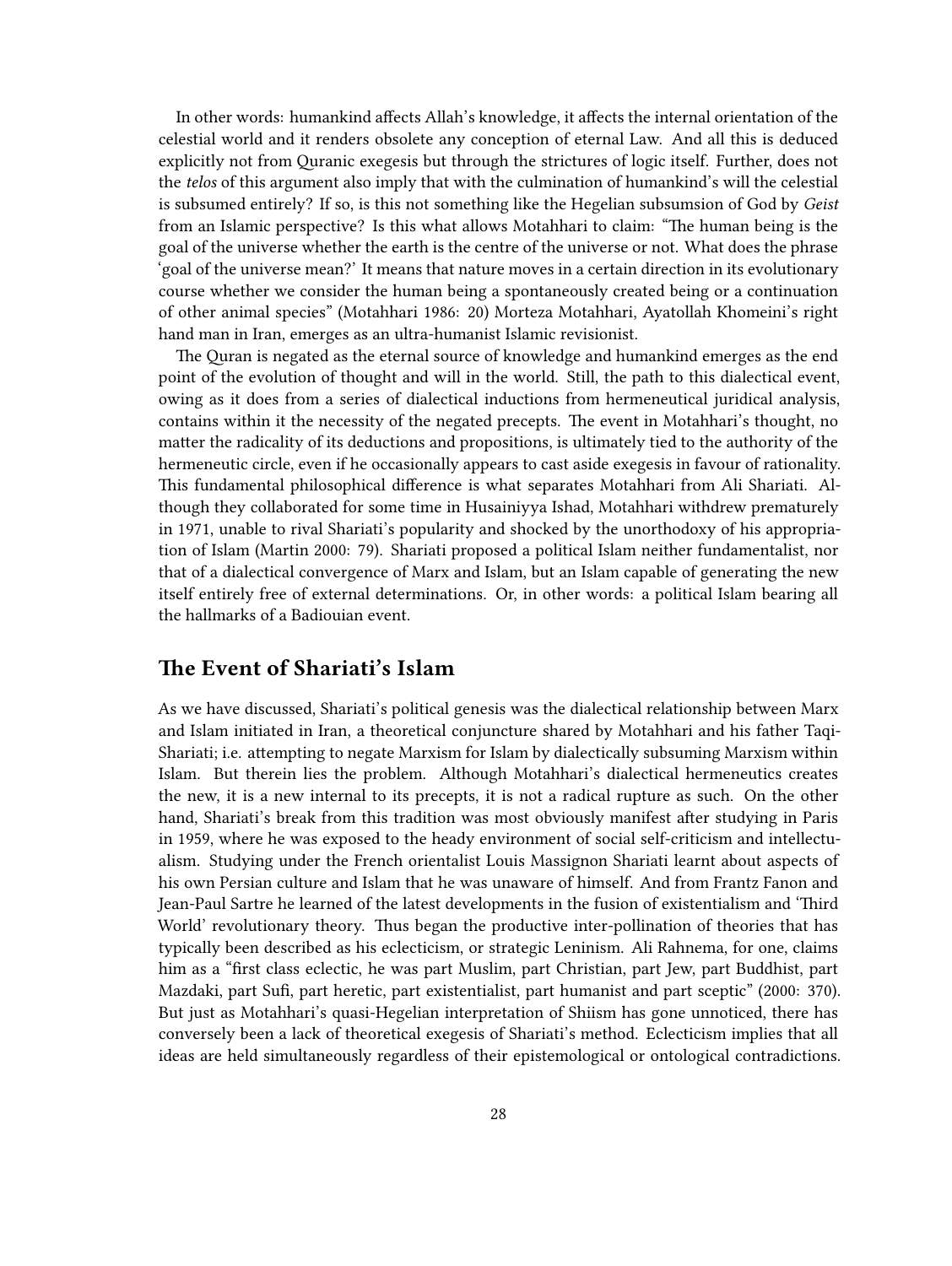We could not claim that Shariati altogether left behind the contradictions of the variety of sources he drew from, but significantly the structure of his argumentation at least aims towards that very purpose.

In his treatise on revolution, love, women, Islam, Marx and modernity Shariati's structure was to continually posit a dichotomy and explicitly not resolve it but render it deficient against the possibility of the new; satisfied by no synthesis or negation of the negation. Even the titles of Shariati's works express this anti-dialectical approach*: Religion vs. Religion*, *Fatima is Fatima* etc. In the latter work, regarded by many as his masterpiece, he successively looks at the dichotomies between Eastern women and Western women, and reveals their inadequacy. For example, the choice for Muslim women of traditionalism versus the role model of the liberated Western woman is revealed as an irresolvable choice of two evils.<sup>11</sup> His answer is to find both choices wanting and to propose a new revolutionary way of being for Western women to inhabit that rejects both these propositions, which equally resonates for Iranian women in their unique social situation. His unfolding structure is always to undermine the dichotomy of choices, and then undermine the choices contained within those choices themselves.

In *Religion vs. Religion* he identifies the only true religion as that of the becoming of universal monotheistic religions against the status quo, and conversely their petrifaction in tradition or Law is the loss of the ethical imperative of universal monotheism to a form of covert polytheism. In his own words: "If I talk about religion, I do not talk about a religion which had been realised and which ruled society. Rather, I speak about a religion who goals are to do away with a religion which ruled over society throughout history" (Shariati 2003: 40). This division of the world into two states: polytheism and revolutionary universal monotheism, is clearly transcribable with Badiou's division of temporality around the event. And in *Fatima is Fatima* Shariati describes the truth procedure of a Badiouian event almost exactly:

In Islam the scholars are not wise people. They guarantee nothing. They do not have a handful of knowledge. Science does not consist of hundreds of pieces of information and knowledge. In their hearts is a ray of light, the light of God. It is not a question of divine science, illumination or Gnosticism. It is also not chemistry, physics, history, geography, jurisprudence, principles of jurisprudence or logic, which are all types of scientific knowledge. A science becomes illuminated with light when its knowledge brings about responsibility, guiding knowledge, and organization of ideas. (Shariati 1996: 98)

Here Shariati echoes Paul when he declared redundant both the Greek and Jew, meant not as nations, but as the subjective inclinations of wisdom and obscurantism. Shariati denounces the

 $11$  Shariati first undermines the position of traditionalist notions of veiling and oppressing women as deficient and proceeds to also undermine the modernist, Europeanised female role model as equally deficient. He then argues that the image of Western women in the Muslim world stops very short of reality. Veering from the *ressentiment*and cultural essentialism of the standard portrayal of Western women in Muslim countries as hypersexual sirens, he argues there is a very real truth to the liberation of women in the West and extols the countless examples of women who have realised this freedom in intellectual and political pursuits. But he goes on to argue that within the Western tradition the dichotomy between freedom and societal belonging is also oppressive. The choice of freedom which creates these exemplary role models is also an oppressive freedom from the social point of view of a woman in society: premised on an individualistic breaking away from a hierarchical social bond which results in loneliness and women's objectification.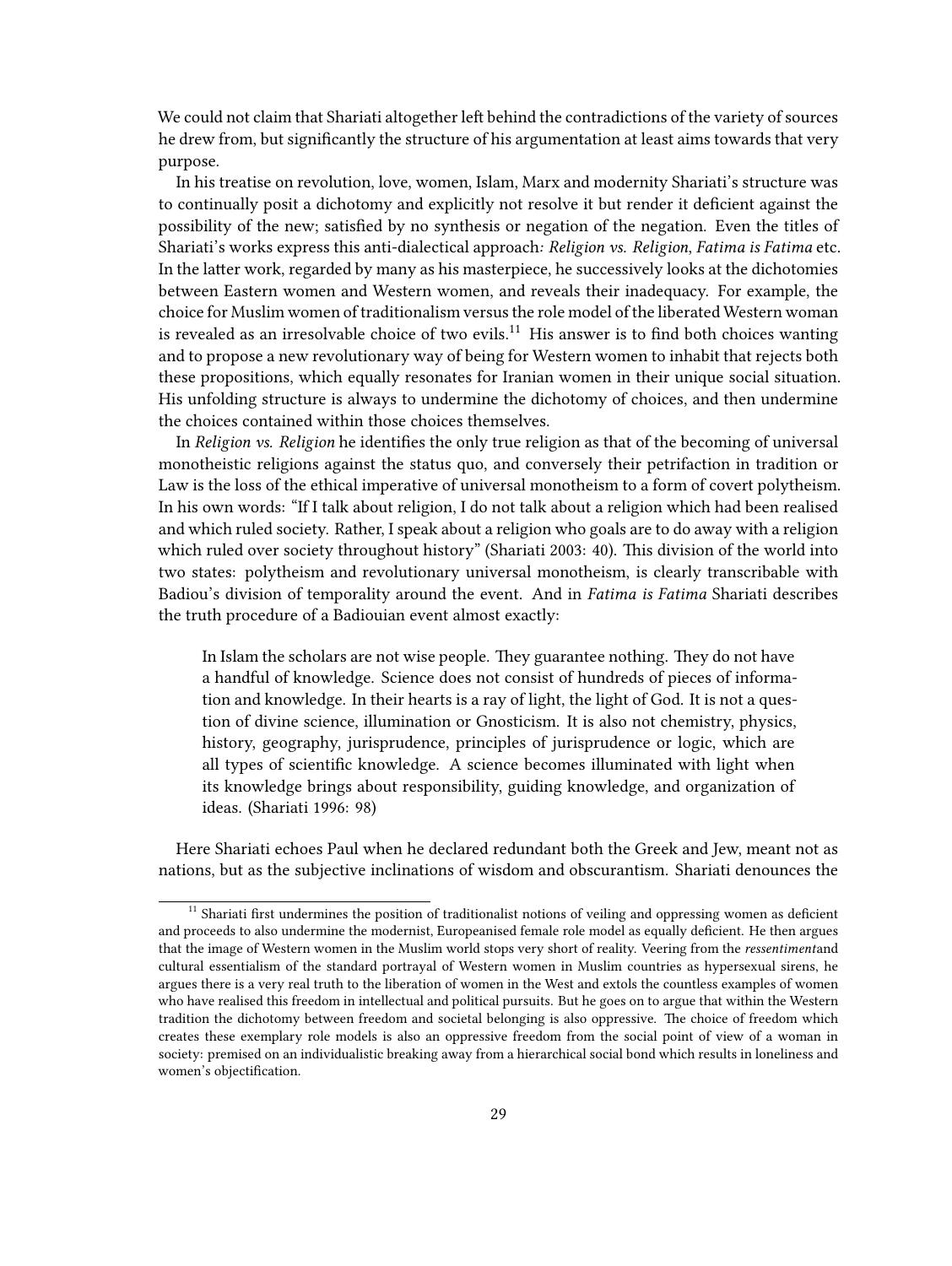reduction of religion to a type of scientific knowledge, which is nothing but taxonomy, whereas science itself is the structure of subjective orientation to the opening of the new. For "responsibility" we could read 'fidelity' and the moment when "a science becomes illuminated by light," as 'event.' Motahhari also aimed at a 'sui generis' authority on Shiism when he stated: "As you see in physics, a scientist comes and introduces a new school. Then all others follow him. It is the same in jurisprudence. There are all these uluma', yet only one of them succeeds in producing a new school" (Motahhari cited in Dabashi 2006: 1999). Yet, remaining trapped in the discourse of jurisprudence, Motahhari cannot imagine the radical event Shariati is calling for. And is Shariati's philosophy not an event in itself? For far from being a dialectical convergence of Islam and Marx within a juridical hermeneutic framework, Shariati is declaring a new guiding principle of Islam from ground zero, *tabula rasa*. As Dabashi argues: "He was convinced, like no one else in his historical vicinity, that he had, in fact and in the fullest extent possible, seen the light" (2006: 145). That Shariati relates back to the inspiration of the Prophet Mohammed and his daughter Fatima does not imply an invocation of eternal Law (on the basis of which Badiou excoriates political Islam), but instead emphasises the necessity of forgetting, how forgetting inevitably opens the possibility of the new.

Shariati's programme is thus radically different to the invocation of the primordial ideal community by obscurantist political Islamists. For Shariati, Mohammed's daughter Fatima is simply "a model, an ideal example, a heroine" (Shariati 1996: 79) because "in spite of the little Muslims know about her, they accept Fatima, her majesty and power, with their whole hearts" (ibid: 84). Shariati's method is the same as he describes for the prophet himself, who "preserved the form, the container of a custom which had deep roots in society, one which people had gotten used to from generation to generation … but he changed the contents, the spirit, the direction and the practical application of customs in a revolutionary, *decisive* and *immediate*manner" (ibid: 104). In other words, like Paul he enacted a 'universal singularity.' But for Shariati the degeneration of monotheism (universalism) to polytheism is an experience iterated throughout history, preceding and following from Moses, Christ and Mohammed, among others. Universalism can have no specific historical foundation as such because it rather *is* the act of becoming.

# <span id="page-29-0"></span>**Conclusion (Religion at the Gates)**

We have seen in this second part of the essay that the most strident Communist defences of the Christian legacy, by Alain Badiou and Slavoj Žižek, have a conception of Islam markedly similar to that of Hegel's. Their Islam fails the test of the universal: it fits neither into a teleological unfolding of world spirit (according to Žižek); nor, for Badiou scholar Peter Hallward, does it appropriately slot into the conception of a militant 'truth procedure' in the same way that Paul's production of the Christian faith can. However, by taking these overly abstract denunciations of Islam and grounding them in the concrete split of the Sunni and Shia, even if we have not conclusively managed to insert Islam into Hegelian teleology, or decisively proved it as a Badiouian event (if such a thing is even possible), we have at least dislodged some of the pre-suppositions which allows Christian essentialism to assert itself. Similarly, in our analysis of the philosophies of Ayatollah Morteza Motahhari and Ali Shariati, and their relationship to Shia Islam, we have seen how there was an originality in their utilisation of the religion for a radical, revolutionary programme that cannot be perceived through the usual lens of the obscurantism of such Islamists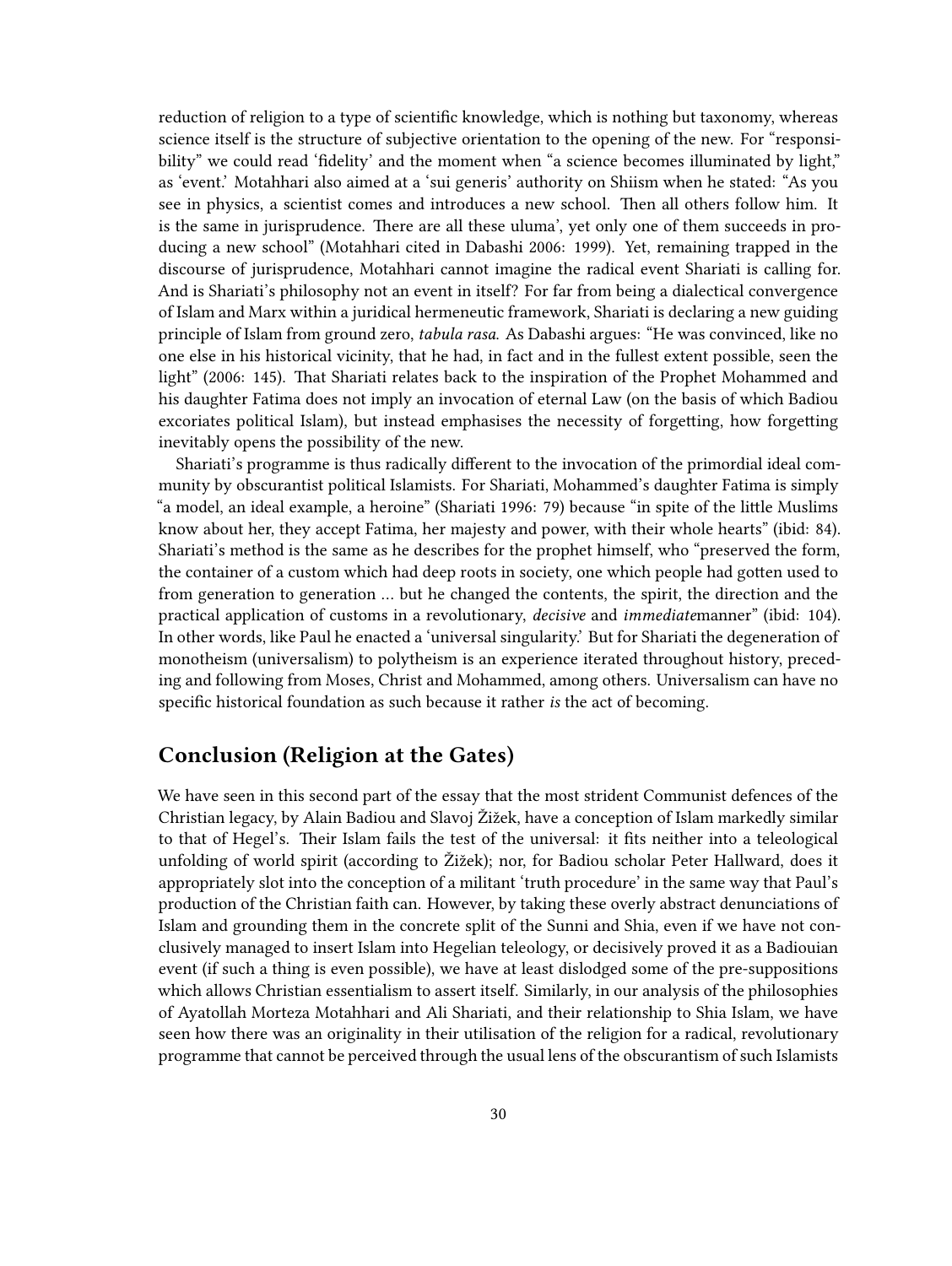as Sayyid Qutb or Osama bin Laden. Both Motahhari and Shariati aimed at a universal, revolutionary event, forcing them to fundamentally reconstruct the meaning of Shia Islam from its tradition of*ressentiment*. Yet only Shariati's conception truly managed the radical rupture within the religion, unencumbered by Motahhari's need to maintain his break within the constraints of the Shia juridical hermeneutic circle.

Is it possible, then, in the light of the analysis we have conducted here, to maintain the thesis of Paul as the founder of universalism? We have pointed to the inconsistencies this gives rise too; inconsistencies that even Badiou (2003) alludes to in his conclusion, when after 107 pages of attempting to demonstrate Paul's foundation, he announces in his conclusion to *St. Paul: The Foundation of Universalism* that the claim is "excessive," but only because it is "already present in this or that theorem of Archimedes" or "in certain political practices of the Greeks." Slavoj Žižek, however, fails at any point to deliver any caution against his own temerity and pushes not only the significance of Paul, but also the ontological significance of the Christ event; using it as a standard with which to negate all other religions.

The consequences of this theological turn are not necessarily disastrous. Still, the valorization of Paul and Christianity raises the possibility of a troubling culturalist hypothesis for the failure in the humanity of non-Catholic 'Third World' Communist movements in the 20<sup>th</sup> century: an implication already picked up upon in Dayan Jayatilleka's (2007) explanation for the collapse of the global, revolutionary movement. Without substantive philosophical and historical engagement with Islam, which is after all setting the global scene of anti-systemic 'resistance' to Western hegemony, the exclusivist regard for Christian universalism ends up looking perilously close to a leftist variant of Samuel Huntington's *Clash of the Civilizations* (1997) thesis.

This considered, we might ask what purpose this theological turn serves? Why should Badiou, Žižek et al feel the need to be encumber themselves with theosophy? As an intellectual exercise revisting the theological matter upon which ancient and modern civilization was born is undoubtedly part of coming to terms with the historicity of our politics and epistemology. But surely if Communism is to have any meaning in the future  $-$  if the global emancipatory struggle against capitalism is to be reborn — then the ability to act 'as if' we exist on a bedrock of absolute possibility and relate through a transcendent universalism (not one grounded in a specific historical and religious procedure) is what will allow us to realize this future.

### <span id="page-30-0"></span>**References**

- Adib-Moghaddam, Arshin. 2008. *Iran in World Politics: The Question of the Islamic Republic*. London: Hirst Publishers.
- Agamben, Giorgio. 2005. *The Time that Remains: A Commentary on the Letter to the Romans*. Chicago: Chicago University Press.
- Agamben, Giorgio. 2005b. *State of Exception*. Stanford: Stanford University Press.
- Almond, Ian. 2007. *The New Orientalists: Postmodern Representations of Islam from Foucault to Baudrillard*. London: I.B. Taruris.
- Badiou, Alain. 2005. *Being and Event*. London: Continuum.
- Badiou, Alain. 2003. *St. Paul: The Foundation of Universalism*. Stanford: Stanford University Press.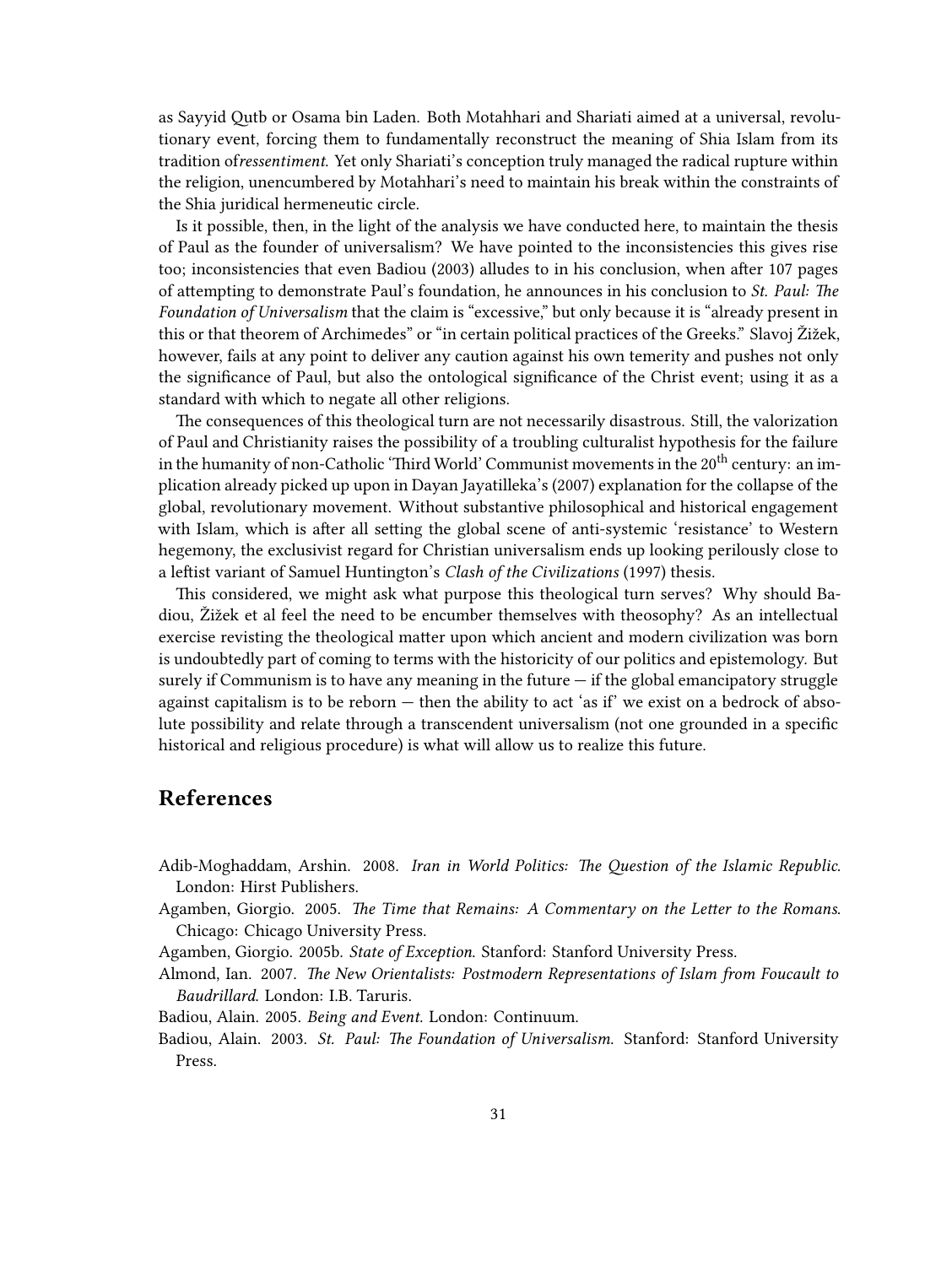Behrooz, Maziar. 2000. *Rebels with a Cause: The Failure of the Left in Iran.* London: I.B. Tauris. Bin Laden, Osama. 2005. *Messages to the World*. London: Verso.

- Coombs, Nathan. 2009. "Christian Communists, Islamic Anarchists? Part 1." *International Journal of Žižek Studies*[Online, Accessed 30/03/2009] 3:1.
- Coombs, Nathan. 2008. "Ali Shariati: Between Marx and the Infinite." *Culture Wars*. May 2008. [Online, Accessed 30/03/2009].
- Coombs, Nathan. 2008b. "The Excess of the Left in Iran." *Culture Wars*. June 2008. [Online, Accessed 30/03/2009].
- Dabashi, Hamid. 2006. *Theology of Discontent*. New Brunswick: Transaction Publishers.
- Fakhry, Majid. 2004. 3rd. Ed. *A History of Islamic Philosophy*. Columbia: Columbia University Press.
- Hallward, Peter. 2003. *Badiou: A Subject to Truth*. Minneapolis: University of Minnesota Press.
- Halm, Heinz. 1991. *Shiism*. Edinburgh: Edinburgh University Press.
- Hegel, G. W. F. 2001. *The Philosophy of History*. [Online, Accessed 14/08/2008].
- Hegel, G. W. F. 1991. *Elements of the Philosophy of Right*. Cambridge: Cambridge University Press.
- Huntington, Samuel. 1997. *The Clash of Civilizations and the Remaking of World Order*. Simon and Schuster.
- Jayatilleka, Dayan. 2007. *Fidel's Ethics of Violence*. London: Pluto Press.
- Khomeini, Ruhollah. 1979. *Islamic Government*. New York: Manor Books.
- Martin, Vanessa. 2000. *Creating an Islamic State*. London: I.B. Tauris.
- Marx, Karl. 1963. *The 18th Brumaire of Louis Bonaparte*. New York: International Publishers.
- Mottahari, Morteza. 2008. *Man and His Destiny*. [Online Accessed 5/09/2008].
- Mottahari, Morteza. 1986. *Spiritual Discourses*. Albany: Muslim Students' Association in The U.S. and Canada (PSG).
- Rahnema, Ali. 2000. *An Islamic Utopian: A Political Biography of Ali Shari'ati*. London: I.B. Tauris.
- Said, Edward. 1979. *Orientalism*. Vintage Books.
- Sharma, Ash. 2007. "Materialism Today." *Dark Matter*. [Online, Accessed 01/09/2008].
- Shari'ati, Ali. 2003. *Religion vs. Religion*. Chicago: ABC International Group.
- Shari'ati, Ali. 1996. "Fatima is Fatima" in *Shariati on Shariati and the Muslim Woman.* Chicago: ABC International Group.
- Stace, W. T. 1955. *The Philosophy of Hegel: A Systematic Exposition.* Dover Publications.
- Toscano, Alberto. 2006. "The Bourgeois and the Islamist, or, the Other Subject of Politics." *Cosmos and History: A Journal of Natural and Social Philosophy*. Vol. 2 (1–2).